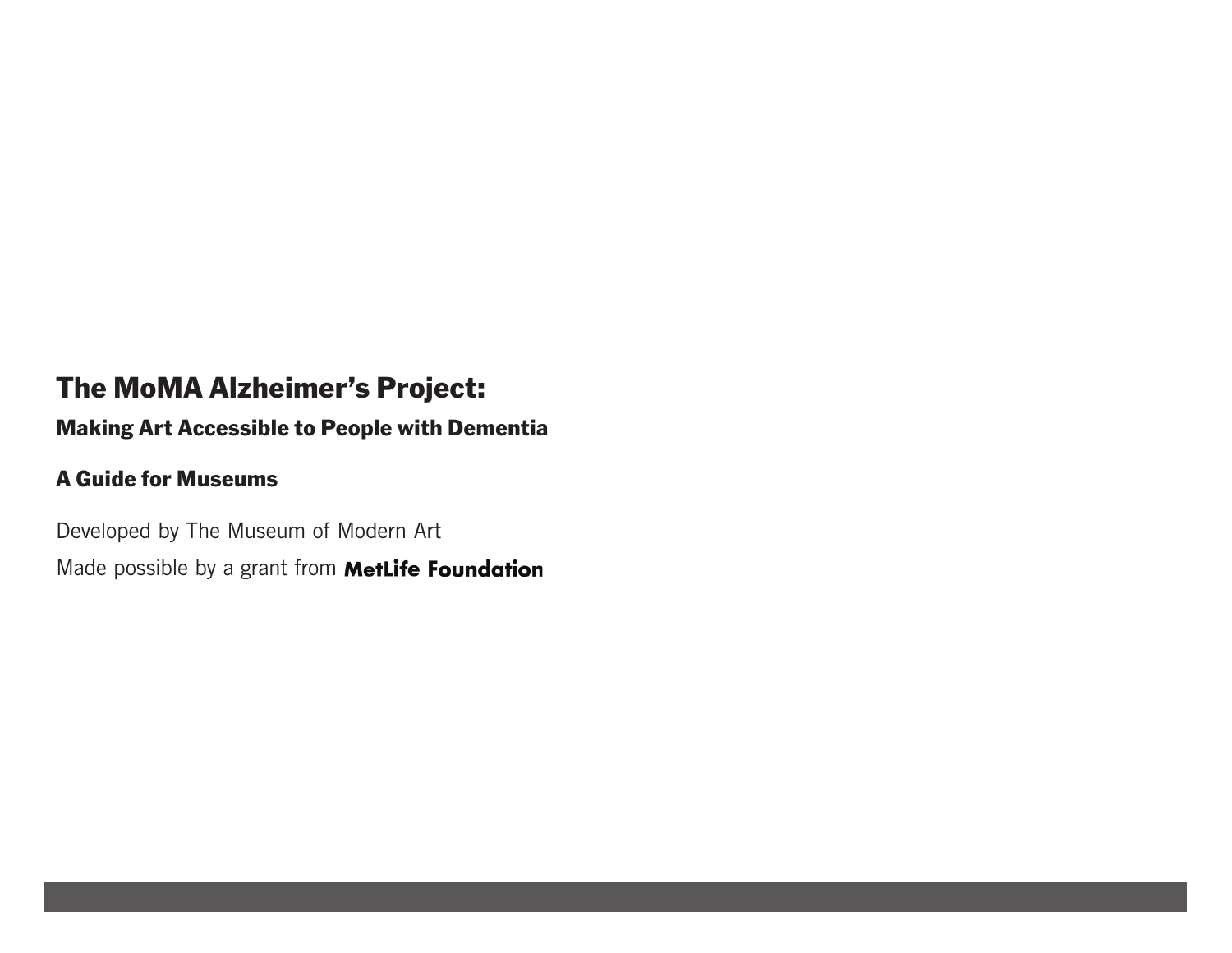## Contents

The MoMA Alzheimer's Project: Making Art Accessible to People with Dementia

| IH             | <b>INTRODUCTION</b>                                   | 1               |
|----------------|-------------------------------------------------------|-----------------|
| А.             | Meet Me at MoMA                                       | 1               |
| B.             | The MoMA Alzheimer's Project                          | 1               |
| С.             | Using this guide                                      | 2               |
| Π.             | <b>BACKGROUND ON DEMENTIA AND ALZHEIMER'S DISEASE</b> | 3               |
| Α.             | About dementia                                        | 3               |
| B <sub>1</sub> | About Alzheimer's disease                             | 3               |
| C.             | Common effects                                        | 4               |
| Ш.             | <b>DESIGNING A MUSEUM PROGRAM</b>                     | 6               |
| А.             | Program goals                                         | 6               |
| В.             | Types of programs                                     | 6               |
| C.             | Dates and times                                       | 6               |
| D.             | Number of participants                                | 7               |
| Ε.             | Costs and sustainability                              | 7               |
| F.             | Contact information                                   | 7               |
| G.             | Fvaluation                                            | 7               |
| IV.            | <b>STAFFING THE PROGRAM</b>                           | 8               |
| Α.             | <b>Educators</b>                                      | 8               |
| B <sub>r</sub> | Additional staff                                      | 8               |
| С.             | Staff training                                        | 9               |
| V.             | <b>SPREADING THE WORD</b>                             | 10 <sub>1</sub> |
| А.             | Developing partners                                   | 10              |
| В.             | Informing the community                               | 10              |

| VI.                                                                  | <b>LOGISTICS</b>                                                                                                                                                                                                                          | 12                                     |  |
|----------------------------------------------------------------------|-------------------------------------------------------------------------------------------------------------------------------------------------------------------------------------------------------------------------------------------|----------------------------------------|--|
| А.<br>B.<br>С.<br>D.                                                 | Reservations and scheduling<br>Transportation and parking<br>Check-in and checkout<br>Last-minute adjustments                                                                                                                             | 12<br>12<br>12<br>13                   |  |
| VII.                                                                 | PLANNING THE PROGRAM                                                                                                                                                                                                                      | 14                                     |  |
| А.<br>В.<br>C.<br>D.<br>Ε.<br>F.<br>G.                               | Selecting a theme<br>Selecting the works of art<br>Determining the sequence<br>Plotting the route<br>Preparing questions and using interactive strategies<br>Preparing art historical information<br>Planning discussion-based activities | 14<br>14<br>16<br>16<br>17<br>18<br>19 |  |
| VIII.                                                                | <b>DISCUSSING ARTWORKS IN THE GALLERIES</b>                                                                                                                                                                                               | 20                                     |  |
| А.<br>B.<br>С.<br>D.<br>Ε.<br>F.<br>G.                               | Welcome<br>Observation<br>Description<br>Interpretation<br>Connections<br>Activities<br>Summary                                                                                                                                           | 20<br>21<br>21<br>22<br>23<br>23<br>23 |  |
| 24<br><b>APPENDIX-Proposed structure for staff-training workshop</b> |                                                                                                                                                                                                                                           |                                        |  |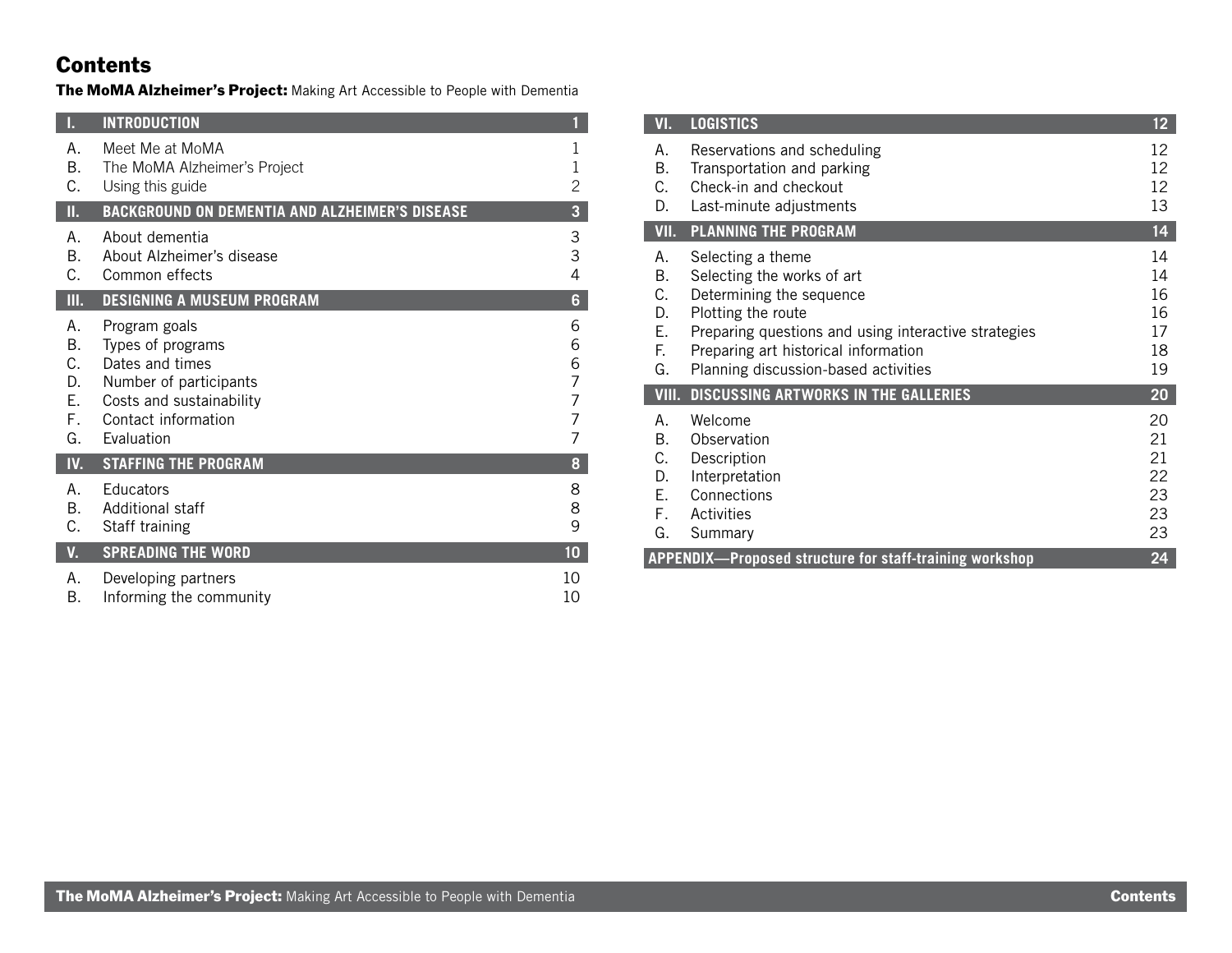### I. INTRODUCTION

The Museum of Modern Art is committed to enabling all visitors to experience its unparalleled collection of modern and contemporary art, and strives to provide the most inclusive environment for all of its visitors. MoMA recognizes the diversity of the general public's abilities and needs, and offers a variety of programs and services to ensure the accessibility of the Museum and its collection. Through its Access Programs, the Museum serves over ten thousand individuals each year who have physical, cognitive, emotional, behavioral, and developmental disabilities; who are partially sighted, blind, hard of hearing, or deaf; or who are senior citizens. In recognition of its innovations in developing these programs, MoMA received the Access Innovation in the Arts Award from VSA Arts and MetLife Foundation in 2000, and the Ruth Green Advocacy Award from the League for the Hard of Hearing in 2007.

### A. Meet Me at MoMA

MoMA is one of the first museums in the country to offer programs specially designed to make its collection and special exhibitions accessible to people with Alzheimer's disease and their caregivers. In 2006 the Museum launched Meet Me at MoMA, an educational program specifically for people with Alzheimer's disease. This monthly program features interactive tours of the Museum's renowned collection of modern art and special exhibitions for individuals in the early and middle stages of the degenerative disease, along with their family members and caregivers.

Meet Me at MoMA gives those living with Alzheimer's disease an expressive outlet and a forum for dialogue through guided tours and discussion in the Museum's galleries during nonpublic hours. Specially trained Museum educators engage participants in lively discussions by focusing on iconic art from MoMA's collection, including works by such modern masters as Henri Matisse, Pablo Picasso, Jackson Pollock, and Andy Warhol. Meet Me at MoMA strives to provide a rich and satisfying experience for people with Alzheimer's disease and their caregivers.

### B. The MoMA Alzheimer's Project

The MoMA Alzheimer's Project is a nationwide expansion of the Museum's outreach program for individuals living with Alzheimer's disease and their caregivers. This new initiative is funded through a two-year, \$450,000 grant from MetLife Foundation. The project will broaden the reach of Meet Me at MoMA through the

development of a program model that can be adapted by museums, assisted-living facilities, nursing homes, and Alzheimer's Association chapters across the country.

Utilizing the expertise developed by MoMA educators, the MoMA Alzheimer's Project has produced this training manual designed to equip museum professionals with methods for making art accessible to people living with early- and middlestage Alzheimer's disease.

### 1. History of the project

The MoMA Alzheimer's Project is a nationwide initiative that builds on the success of MoMA's long history of serving people with disabilities and special needs. It further enhances MoMA's educational programming for older adults, which includes lectures, both at the Museum and at senior centers and assistedliving facilities; an annual Grandparents Day; and regular teleconference courses for homebound seniors. The MoMA Alzheimer's Project allows the Museum's experts to concentrate on one particular segment of the adult population and to create programming designed for the needs of those with Alzheimer's disease and their caregivers.

From 2003 to 2006, MoMA, along with staff from Artists for Alzheimer's, a project sponsored by the Hearthstone Alzheimer's Family Foundation, conducted focused interviews with people who have Alzheimer's disease and began pilot programs with groups from Hearthstone. After this initial phase, MoMA independently expanded and deepened its research and program development, including creating educator workshops that focused on teaching strategies in the galleries, artwork selection, and audience-appropriate activities. Educators also receive biannual training from professionals from the New York City Alzheimer's Association and the Mount Sinai School of Medicine.

#### 2. Goals of the project

The MoMA Alzheimer's Project aims to:

- continue and advance the Meet Me at MoMA program;
- determine the best practices for creating, developing, and implementing gallery tours and related programming for individuals with Alzheimer's disease and their caregivers, both in a museum setting and for individuals in assistedliving facilities or at home;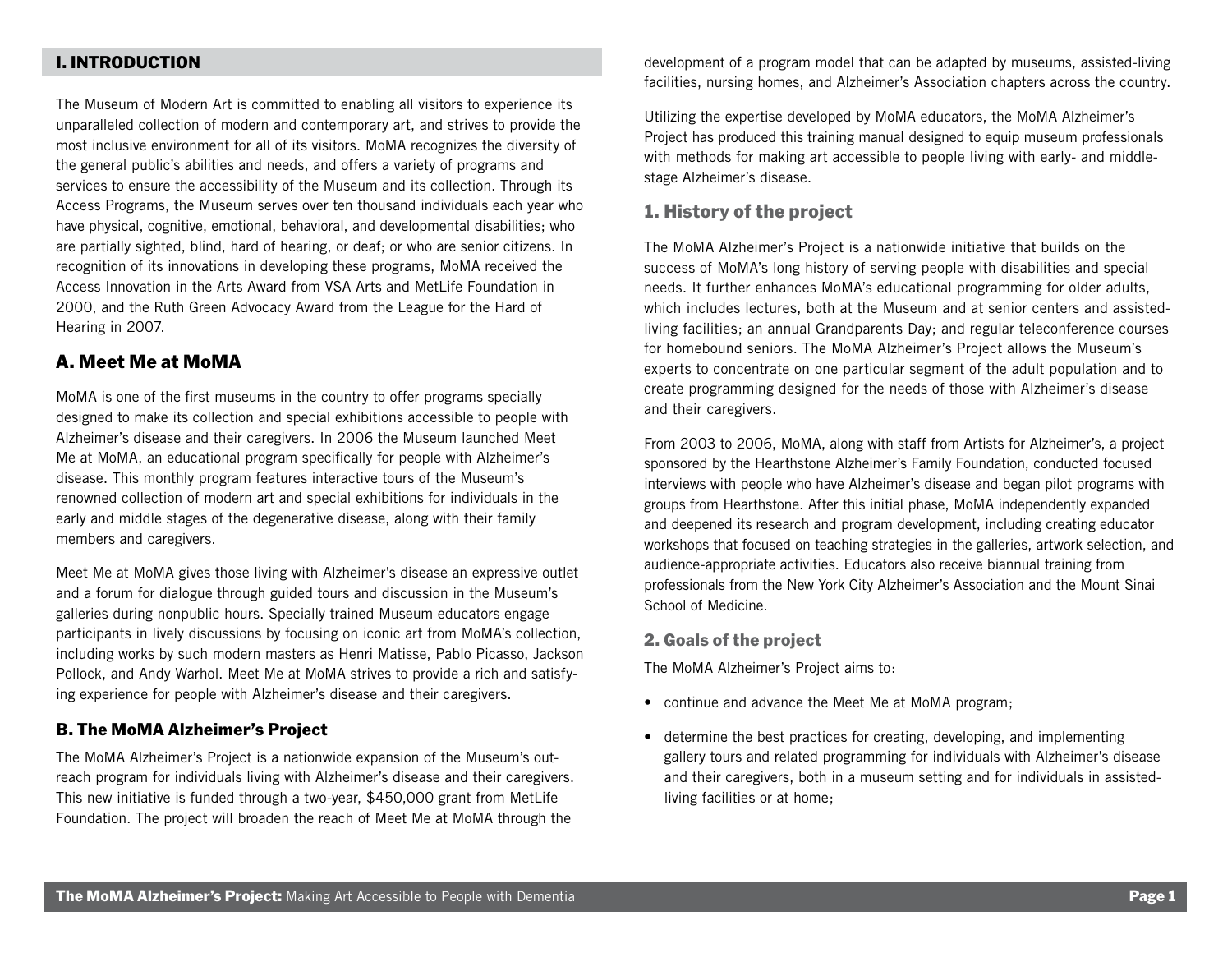- provide resources and practical training to other museums, associations, organizations, and individuals interested in offering similar programs to meet the interests and needs of their local communities;
- reach out to various communities to raise awareness of and advocate for the benefits of making the arts accessible to individuals with Alzheimer's disease and their caregivers.

### 3. Outreach

The project will reach out to the community in the following ways:

- Web site. A Web site will provide information about tours, lessons, and ideas for themes, as well as testimonials from participants and experts. It will include videos of the program in action, with tips on teaching methodology and techniques;
- lectures, training sessions, and Web-based workshops. Led by MoMA staff, lectures and interactive training sessions will take place at museums across the country, at various community organizations, at MoMA, and online. These programs will emphasize practical approaches for enhancing people's lives with art and will be based on the content of this guide and Web site. They will be geared toward museum staff and educators, program directors, health care workers, direct caregivers, and individuals in the early stages of the disease.
- participation at conferences. The program's outreach will include presentations at conferences hosted by such organizations as the Alzheimer's Association, the Society for Arts in Healthcare, and the American Association of Museums. MoMA will lead training sessions at these conferences for those institutions interested in developing arts-related programs;
- research. MoMA is working with the New York University School of Medicine to conduct a formal evaluative study assessing changes in the quality of life, mood, and level of engagement in daily activities of both people with Alzheimer's disease and their family members following participation in the program. MoMA will share the findings in future publications and presentations.

## C. Using this guide

The intent of this guide is to equip museum professionals with methods for making art accessible to people with Alzheimer's disease. It begins by discussing the basics of Alzheimer's disease and other dementias (Chapter II) and then lays out step-by-step the tasks involved in establishing and maintaining a successful art-looking program.

If you will be the coordinator or administrator of your museum's program, you may find Chapters III through VI to be most useful:

Chapter III: Designing a Museum Program

Chapter IV: Staffing the Program

Chapter V: Spreading the Word

Chapter VI: Logistics

If you will be one of the educators leading gallery tours, Chapters VII and VIII are intended specifically for you:

Chapter VII: Planning the Program

Chapter VIII: Discussing Artworks in the Galleries

Regardless of your role, we encourage you to read the entire guide and become familiar with the various components of the program so that you can assess how best to contribute to its overall success.

For more information visit our Web site, www.moma.org/education/alzheimers.html, or e-mail alzheimersproject@moma.org with any questions.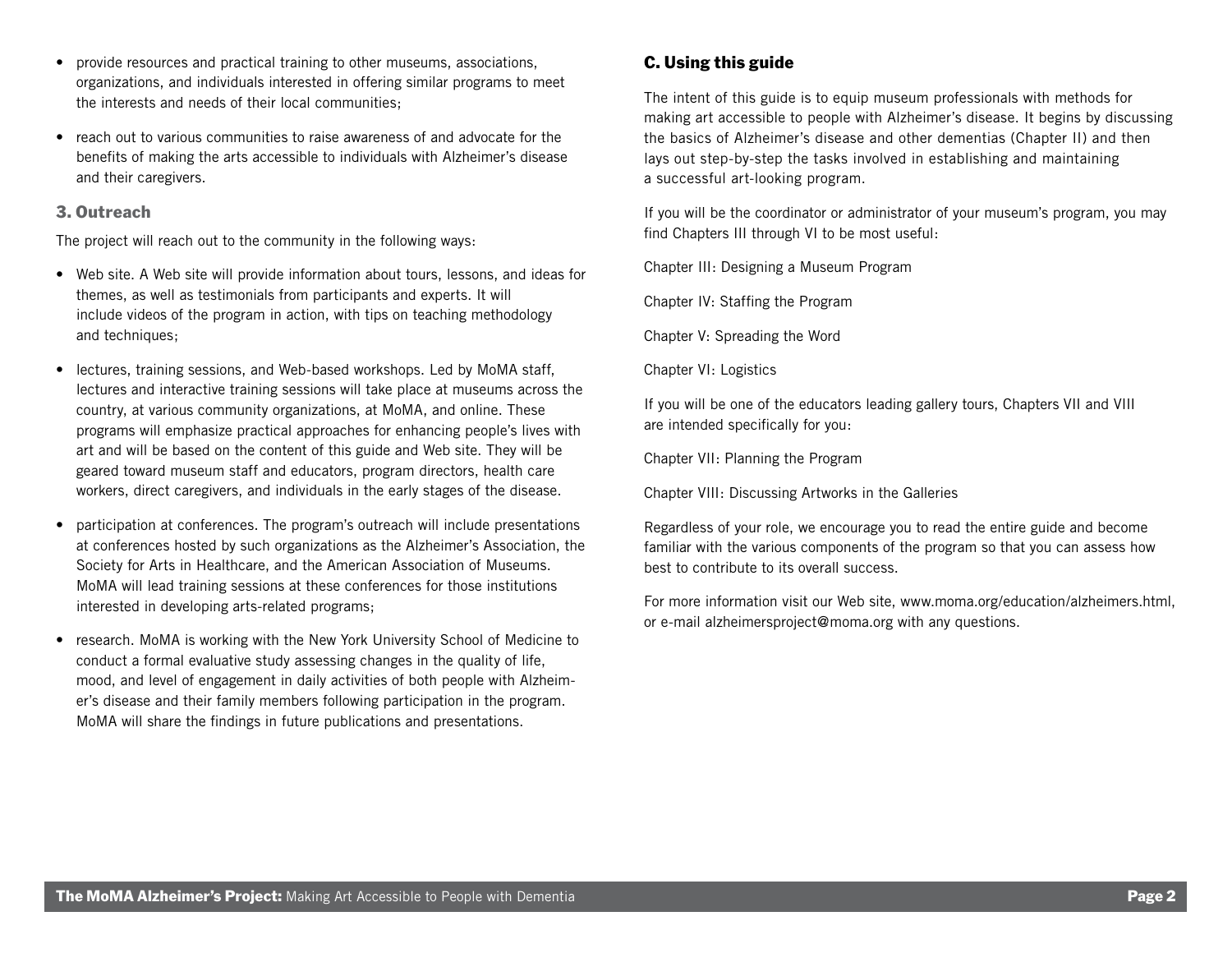### II. BACKGROUND ON DEMENTIA AND ALZHEIMER'S DISEASE

All information in this chapter has been taken from the Alzheimer's Association Web site with permission from the Alzheimer's Association. Please refer to the association's Web site, www.alz.org, for more detailed information on Alzheimer's disease and on the different sections highlighted in this chapter.

### A. About dementia

Dementia is a general term for a group of brain disorders, of which Alzheimer's disease is the most common. Alzheimer's disease accounts for 50 to 70 percent of all dementia cases. Other types include vascular dementia, mixed dementia, dementia with Lewy bodies, and frontotemporal dementia. All types of dementia involve mental decline that:

- occurred from a higher level (for example, the person didn't always have a poor memory);
- is severe enough to interfere with usual activities and daily life;
- affects more than one of the following core mental abilities:
	- recent memory (the ability to learn and recall new information);
	- language (the ability to write or speak, or to understand written or spoken words);
	- visuospatial function (the ability to understand and use symbols, maps, etc., and the brain's ability to translate visual signs into a correct impression of where objects are in space);
	- executive function (the ability to plan, reason, solve problems, and focus on a task).

### B. About Alzheimer's disease

Alzheimer's disease is named for the German physician Alois Alzheimer, who first described the disorder in 1906. Scientists have learned a great deal about this condition in the century since Dr. Alzheimer first drew attention to it. Today we know that Alzheimer's disease:

- is a progressive and fatal brain disease. It destroys brain cells, interfering with memory, thinking, and behavior severely enough to affect a person's work, hobbies, and social life. Alzheimer's disease gets worse over time and is fatal;
- currently has no cure. But treatments for symptoms, combined with the right services and support, can make life better for the millions of Americans who live with Alzheimer's disease. We've learned most of what is known about Alzheimer's disease in the last fifteen years, and an accelerating worldwide effort is under way to find better methods of treating the disease, delaying its onset, and preventing it from developing.

Today more than five million people in the United States are living with Alzheimer's disease. That number has doubled since 1980 and is expected to be as high as sixteen million by 2050.

The direct and indirect costs of Alzheimer's disease and other dementias amount to more than \$148 billion annually. According to a 2004 report that analyzed Medicare claims data, beneficiaries with dementia cost Medicare three times more than other older beneficiaries. Based on current estimates, these costs will double every ten years.

### 1. Changes in the brain

Just like the rest of our bodies, our brains change as we age. Most of us notice some slowed thinking and occasional problems remembering certain things. But serious memory loss, confusion, and other major changes in the way our minds work are not a normal part of aging. These symptoms may be a sign that brain cells are failing.

The brain has a hundred billion nerve cells, or neurons. Each nerve cell communicates with many others to form networks. Nerve-cell networks have special jobs: some are involved in thinking, learning, and remembering; others help us see, hear, and smell; and others tell our muscles when to move.

To do their work, brain cells operate like tiny factories, taking in supplies, generating energy, constructing equipment, and getting rid of waste. Cells also process and store information. Keeping everything running requires coordination and large amounts of fuel and oxygen.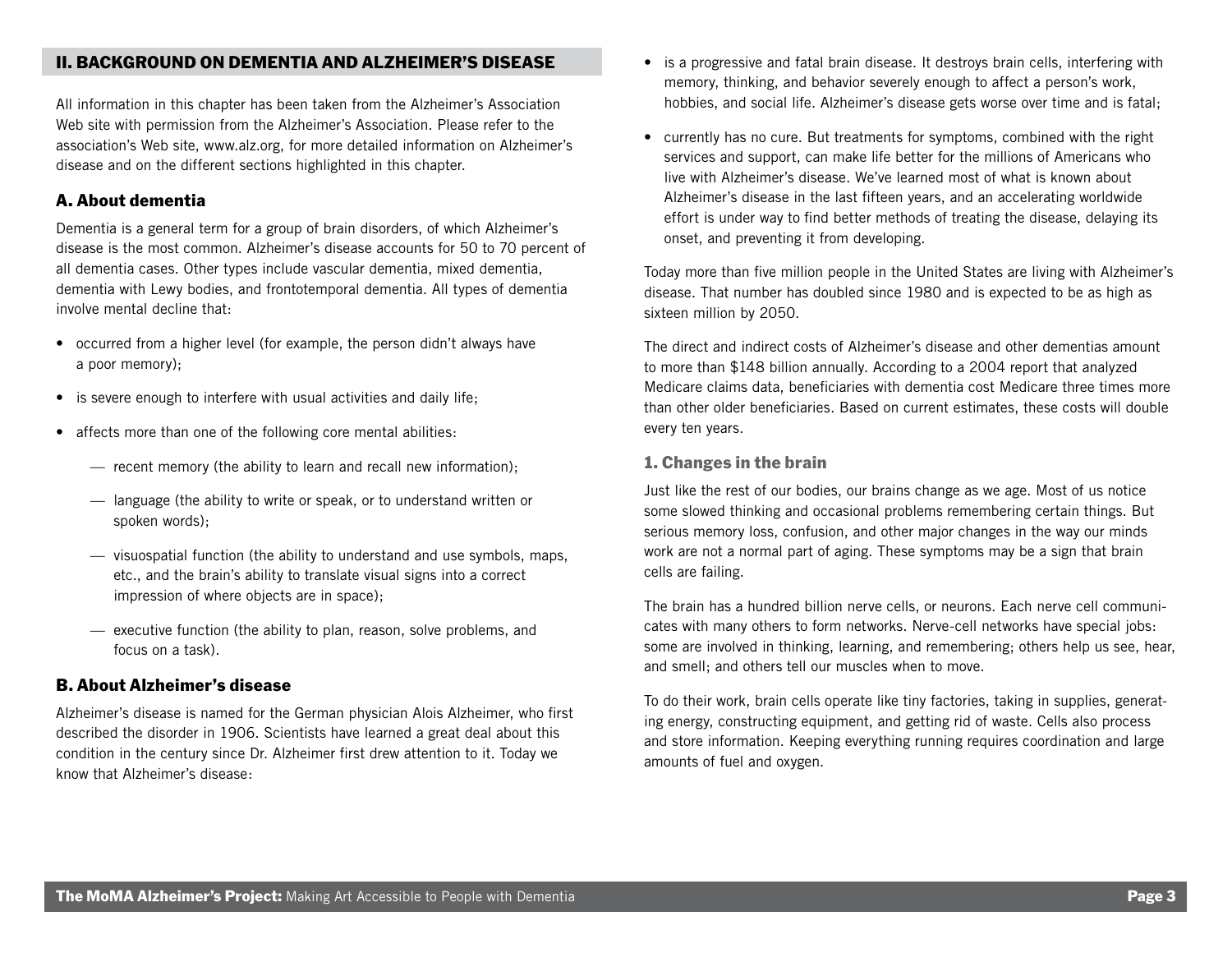In a brain affected with Alzheimer's disease, parts of the cells' factories stop running well. It is not known exactly where the trouble starts but, as in a real factory, backups and breakdowns in one system cause problems in other areas. As damage spreads, cells lose their ability to do their jobs correctly. Eventually they die.

### 2. Plaques and tangles

Plaques and tangles—abnormal structures that can develop in the brain—are prime suspects in the damage and killing of nerve cells. These were among the abnormalities that Dr. Alzheimer noticed in his patients, although he had different names for them.

Plaques build up between nerve cells. They contain deposits of beta-amyloid, a protein fragment.

Tangles, which form inside dying cells, are twisted fibers of tau, another protein.

Although most people develop some plaques and tangles as they age, those with Alzheimer's disease tend to develop far more. These plaques and tangles tend to form in a predictable pattern, beginning in areas important for learning and memory and then spreading to other regions.

Scientists researching Alzheimer's disease are not absolutely sure what role plaques and tangles play. Most believe that they somehow block communication among nerve cells and disrupt the activities that the cells need to survive.

### 3. Stages

Staging systems provide useful frames of reference for understanding how the disease may unfold. It is important to note, though, that not everyone will experience the same symptoms or progress at the same rate. On average, people with Alzheimer's disease die four to six years after diagnosis, but the duration of the disease can vary from three to twenty years.

Patients are first diagnosed with problems with memory, thinking, and concentration. Individuals in the early stage typically need minimal assistance with simple daily routines. (At the time of first diagnosis, an individual may have progressed beyond this stage; "early stage" refers to the extent of the disease's progress.) This

program is designed for people in the early and middle stages of the disease. (Please consult the Alzheimer's Association Web site for more information about staging systems and the "stage" categories.)

The term "early onset" indicates Alzheimer's disease in a person under the age of sixty-five. Early-onset individuals may be employed or have children still living at home. Among the issues affected families must face are ensuring financial security, obtaining benefits, and helping children cope with the disease. People who have early-onset dementia may be in any stage of the condition—early, middle, or late. It is estimated that some five hundred thousand people in their thirties, forties, and fifties have Alzheimer's disease or a related dementia.

### C. Common effects

Some change in memory is normal as we grow older, but the effects of Alzheimer's disease are more severe than simple lapses. They include difficulties with communicating, learning, thinking, and reasoning—impairments severe enough to have an impact on an individual's work, social activities, and family life in the early and middles stages.

Some of the most common effects that people with dementia and Alzheimer's disease will experience are:

- memory loss. Forgetting recently learned information is one of the most common early signs of dementia. Some people may begin to forget more and more often, or be unable to recall information at a later time;
- difficulty performing familiar tasks. Some may find it hard to plan or complete everyday tasks. They may lose track of the steps involved in preparing a meal, placing a telephone call, or playing a game;
- problems with language. They may forget simple words or make unusual substitutions, making their speech or writing hard to understand. They may be unable to find their toothbrush, for example, and ask for "that thing for my mouth";
- disorientation. Some may become lost in their own neighborhood, forget where they are and how they got there, and not know how to return home;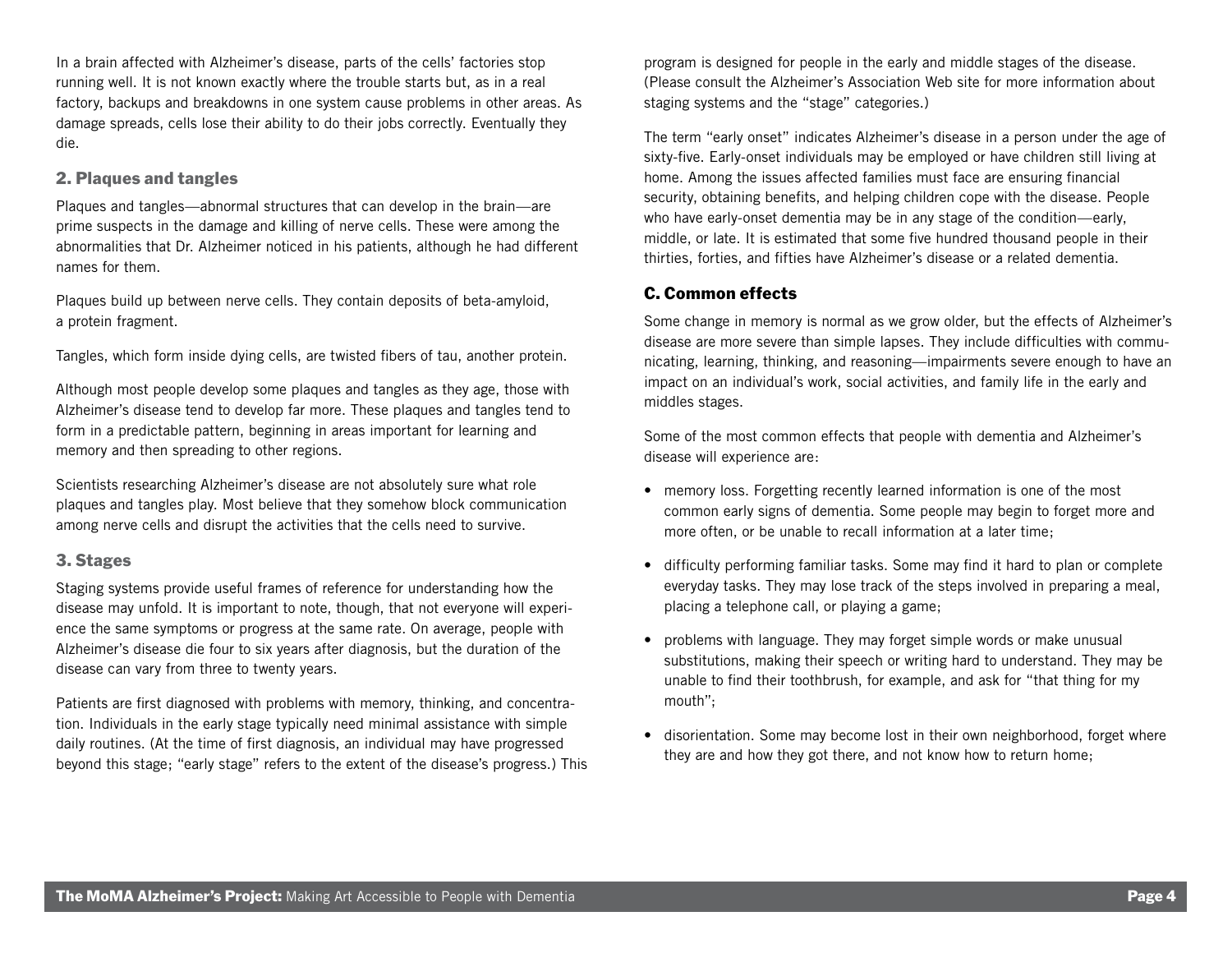- poor or decreased judgment. They may dress inappropriately, for example wearing several layers on a warm day or little clothing on a cold one, or be easily deceived;
- problems with abstract thinking. Some people may have unusual difficulty performing complex mental tasks;
- changes in mood or behavior. Rapid mood swings—from calm to anxious to angry—for no apparent reason are common;
- changes in personality. The personalities of people with dementia can change dramatically. They may become extremely confused, suspicious, fearful, or dependent on a family member;
- loss of initiative. Some people may become very passive, sitting in front of the television for hours, sleeping more than usual, or not wanting to take part in their usual activities.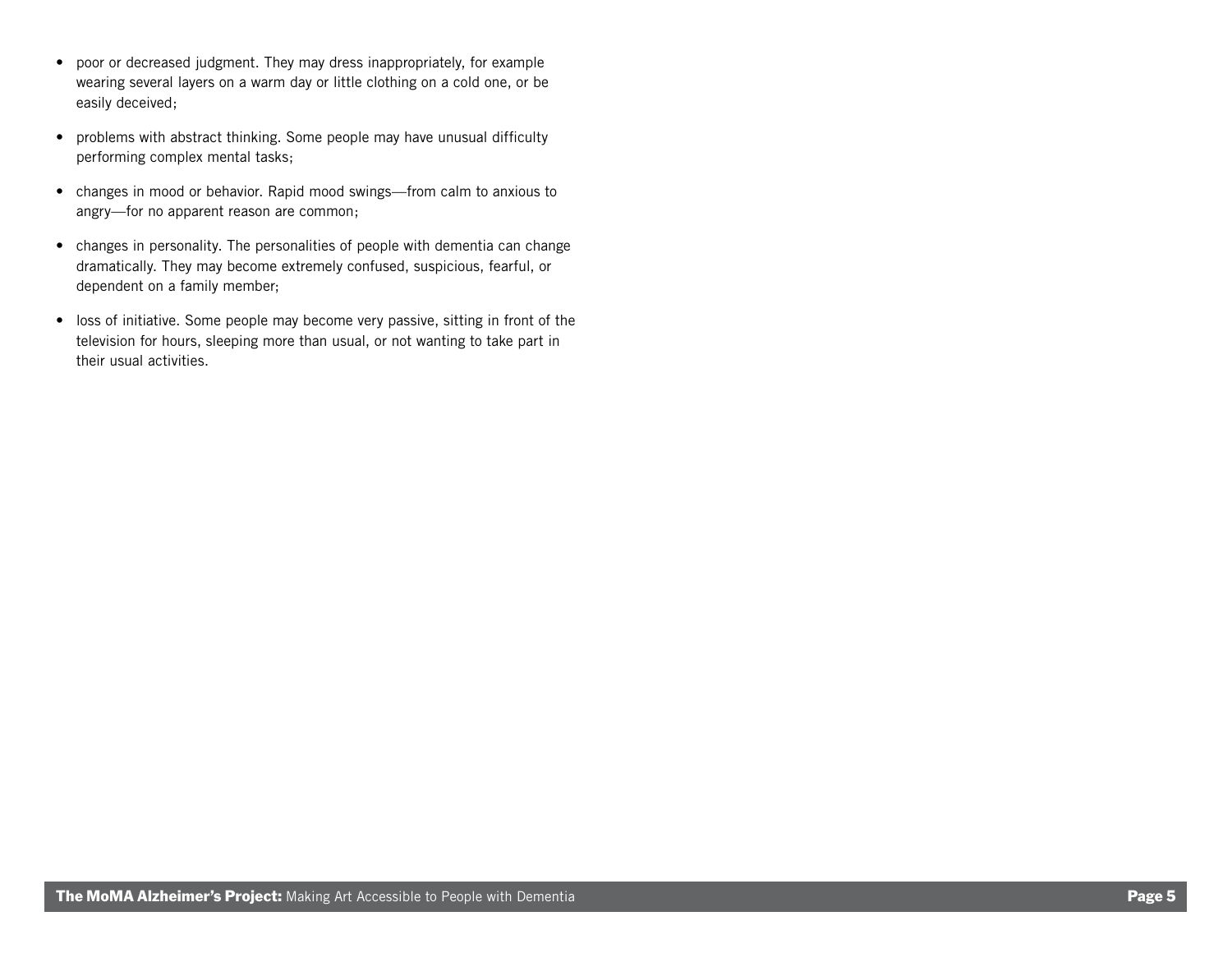### III. DESIGNING A MUSEUM PROGRAM

This chapter details how to establish a museum program for people with Alzheimer's disease or other dementias. It will get you started by laying out a series of topics and questions to guide you in designing the basic foundations of your program.

### A. Program goals

It is important at the outset to have a clear idea of why you want to develop a program for people with Alzheimer's disease and what you hope to accomplish. Think about the following:

- What are your goals?
- What would you consider a successful program?
- Who is your target audience—people with Alzheimer's disease living in their own homes or those in assisted-living facilities or both? What about caregivers?
- What difference will your program make for your museum? For the community?
- How can you use what you learn in this program to improve your other programs?

Discuss these questions and your preliminary goals with other program and management staff in your museum. Talk to the people who will need to support the program for it to succeed—involving them in framing the goals encourages their support from the inception.

Consult with other museum professionals, individuals and families affected by Alzheimer's disease, staff from the Alzheimer's Association, and researchers and specialists on the disease and with potential community partners. It is vital to keep an open line of communication with these constituencies in the early planning stages and throughout the development of your program.

After you have answered questions related to the goals of the program, think about the type and number of programs that the museum can realistically provide.

### B. Types of programs

There are two types of programs you can offer:

1. Programs for groups coming from facilities, such as residential care centers, nursing homes, or other assisted-living facilities. These could be regularly scheduled or offered upon request, and could be initiated by either the museum or the facility's staff.

2. Regularly scheduled programs for individual families, in which a person with Alzheimer's disease visits with one or more family members or with a professional caregiver. These families would come to the museum and tour the galleries with other families in a group, led by a museum educator. Each family is required to preregister, and participation is on a first-come, first-served basis.

The number of regularly scheduled programs will depend on the museum's capacity; you may want to begin by focusing on a small number of tours and then add others over time. Start with one event per month, or perhaps one every other month. Once the program is running smoothly, and as your audience grows, you will feel more comfortable increasing the number of programs.

### C. Dates and times

The dates and times you select must match the needs of your museum but also the needs of people with Alzheimer's disease.

First, identify dates and times that are best for the museum. These might include times when:

- the museum is closed to the public;
- other tour groups are not scheduled;
- normal attendance is typically low.

With these dates and times in mind, consider what might be best for your participants. Typically, late morning (after 10:30 a.m.) is better than early morning for people with Alzheimer's disease, and early afternoon, shortly after lunch, is better than later in the day. Programs should last no longer than two hours. Depending on the time you select, you may want to find a suitable space for participants to have a snack before or after the tour.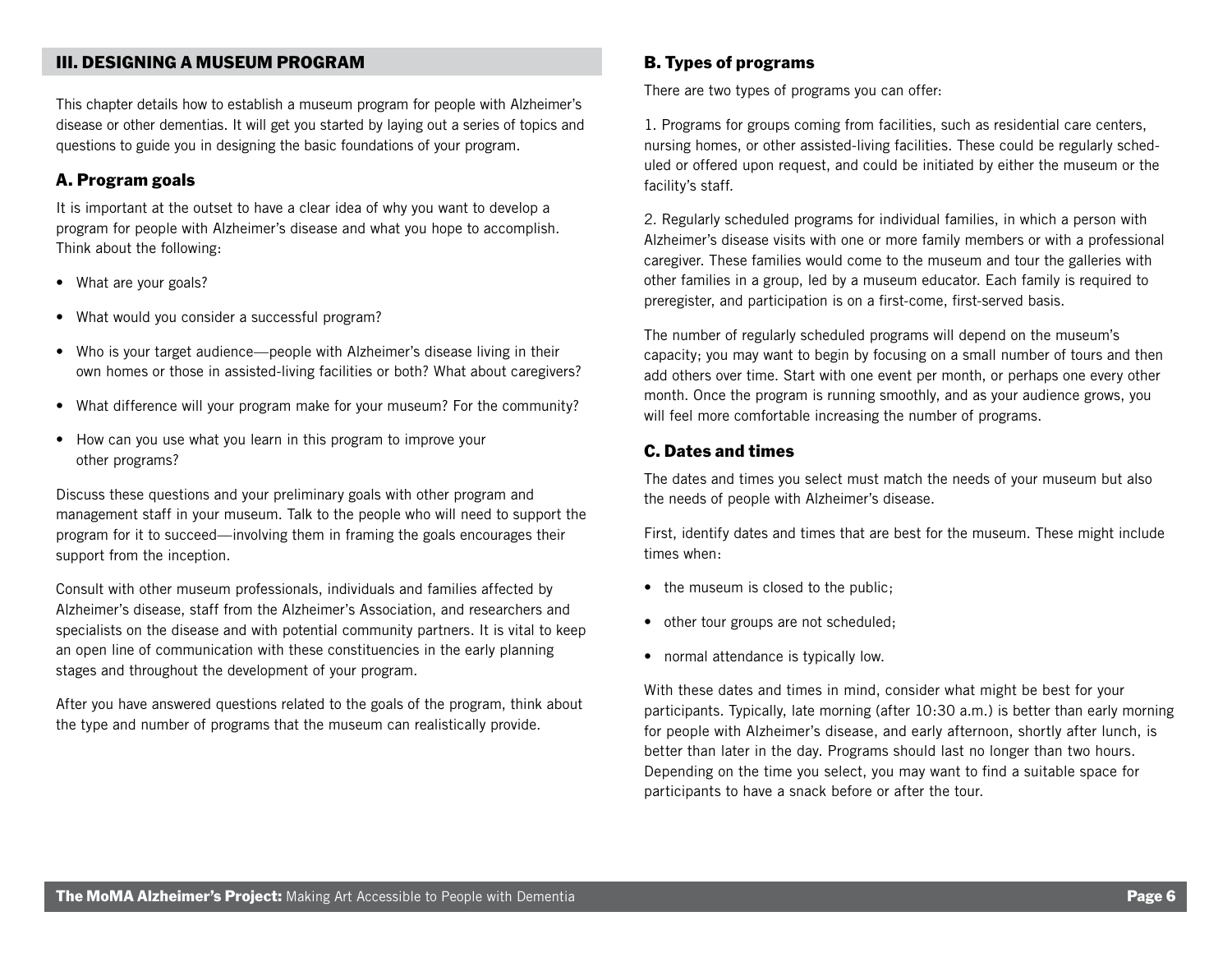### D. Number of participants

It is important to keep the size of each group small, limited to eight to ten people with Alzheimer's disease plus their family members and caregivers, for a total of sixteen to twenty people.

You may be able to host more than one group at a time, but the total number of groups your museum can accommodate will be determined by:

- the museum's size:
- the museum's acoustics and noise levels;
- the presence of general visitors or other groups in the building, such as school groups or membership groups;
- staffing;
- available funding.

Again, start small; avoid hosting more groups than you can handle. After you gain experience, you'll have a better sense of how many people you can accommodate and still have an effective program. As demand for the program grows, you may find that your requests exceed your capacity. If so, share your needs and limitations with program and management staff and see if you can come up with a solution. Letters of support from participants may help to make a case for additional programs.

### E. Costs and sustainability

Ideally, the program should be free of charge for participants, but it must also be financially sustainable. Consider forming partnerships with organizations and agencies that serve or have an interest in people with Alzheimer's disease. Invite these partners along with individuals in the early stages of the disease and their family members, the museum's decision makers, and local and state officials to attend lectures, workshops, or a scheduled tour if the programs have already started. You can also look for potential sources of funding from foundations, the health care industry, private donors to the museum, and local businesses.

If your museum already provides educational programs, especially access programs and/or tours geared toward older adults, you can use funds from those sources to establish programs for individuals with dementia and their caregivers. Extra costs will be nominal if the program is launched under the auspices of an existing educational division. Some potential ways to further minimize costs are to:

- have full-time staff lead the tours and train volunteer docents:
- schedule group tours during open museum hours;
- have participants cover their own transportation costs.

### F. Contact information

Determine how people interested in the program will be able to learn more about it and register. To the extent possible, establish:

- an e-mail address and a Web site:
- a phone number that connects directly to staff knowledgeable about the program;
- a staff member who can answer phone inquiries and handle registration and serve as a point person for the program.

### G. Evaluation

Think about how you will evaluate your program from the very beginning. How will you measure success? What tools and criteria will you use? What is the best way to collect information? Build your evaluation plan as you design your program rather than waiting until you are well into implementing it.

Some ways to evaluate the program include:

- hosting a focus group immediately after the tour. Ask willing participants individuals with Alzheimer's disease and their caregivers—to either stay in the last gallery or move to a separate room and ask for feedback on the program. Record responses with permission;
- distributing evaluation forms with self-addressed, stamped envelopes and asking that they be returned within one week;
- videotaping sessions (with permission) and using the footage with program educators to discuss and assess the session;
- partnering with a research institution to pursue an evidence-based research study.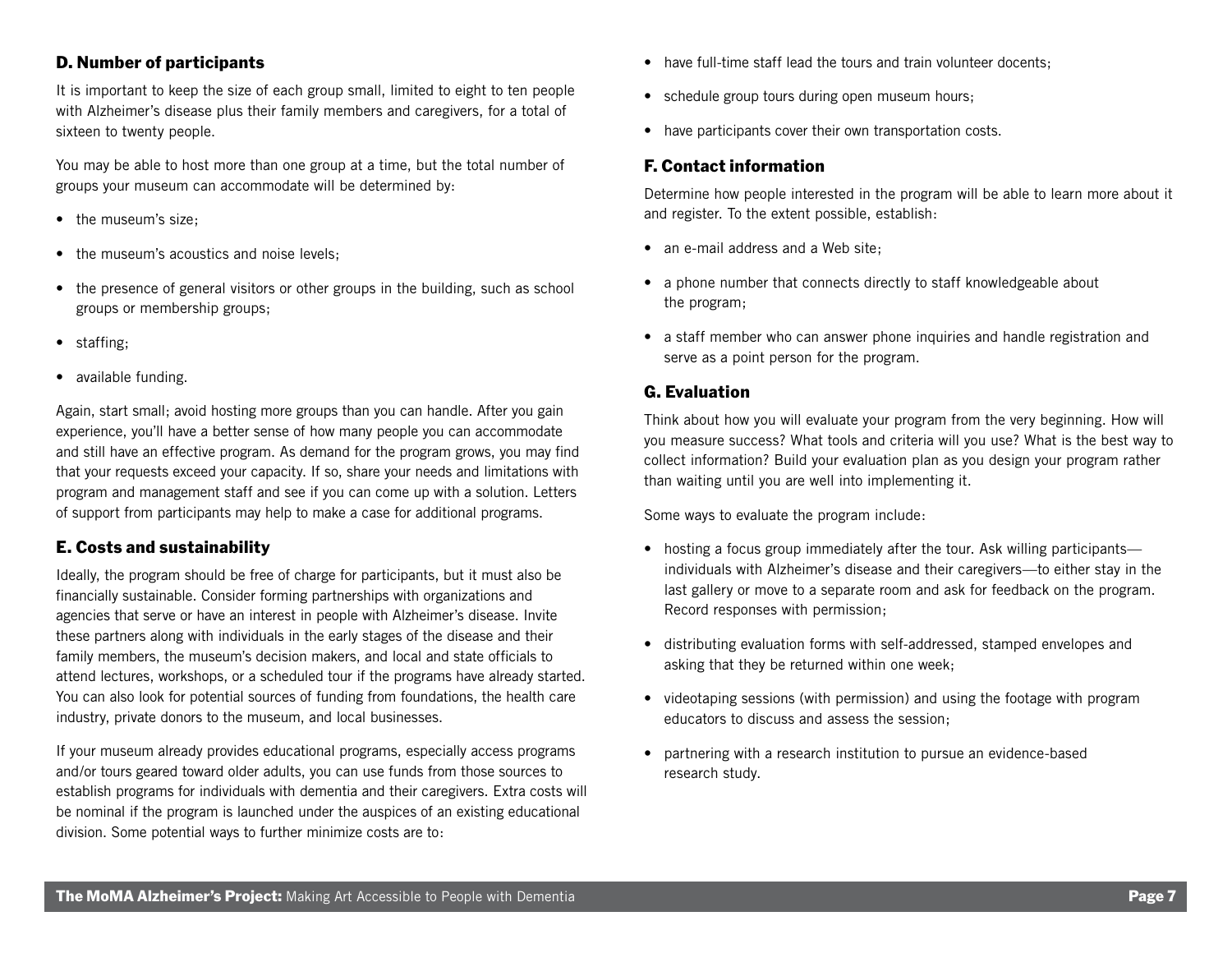### IV. STAFFING THE PROGRAM

Effective programs rely on trained, capable staff. For this program in particular, you will need a cadre of educators, staff to handle registration and check-in, program assistants, and security personnel.

#### A. Educators

Good educators are critical for a successful program. You will need one educator for each group of sixteen to twenty participants.

Your program's educators do not need to have prior experience working with those who have Alzheimer's disease or knowledge of how Alzheimer's disease affects cognition, perception, memory, and physical abilities; they can acquire this information through training, education, and informational resources, and they will most certainly expand their knowledge of Alzheimer's disease as they gain experience with the program. There are, however, some aspects of their background, experience, and expertise that are very important.

Consider the pool of educators currently engaged in the other programs at your museum—the paid full-time staff, freelance educators, and docents—especially those who:

- have broad experience with populations with special needs;
- are comfortable and experienced with people of varying ages and abilities (older adults, special-education groups, nonverbal individuals);
- have a strong knowledge of art history and theory;
- have a strong knowledge of the nuances of art education in general, and museum education in particular.

Of the educators who have these qualities, approach those who best demonstrate patience, kindness, creativity, flexibility, and humor. Invite the educators to a workshop addressing working with this audience and gauge their interest in being part of the program.

The ideal educators know how to invite conversation while providing specific art historical information. They weave together the points made in the group's conversation and manage the varying responses and attitudes. They use their reservoir of knowledge to give participants insight into the artworks while also making them feel good about the experience.

If your programs are led by volunteer docents, it might be useful to have guidelines for their participation in this particular program, such as requiring them to have:

- previously worked with older adults;
- led gallery tours on-site within the past six months;
- attended docent training on a regular basis;
- been evaluated within the past year and received an above-average rating.

#### B. Additional staff

Whether you will be hosting a group attending as a single unit or organizing the program for individual families that call in to register, you will need staff and/or volunteers to perform some important functions.

#### 1. Reservationists/check-in staff

If possible, two staff members should be responsible for registering participants over the phone and planning and coordinating the check-in process on the day of the program. Sharing this responsibility allows for backup in case of illness or vacation and ensures that someone knowledgeable and familiar is available to talk to program participants. These staff members should be paid individuals who are friendly, familiar with your museum (including information such as the hours and days of operation, the location of bathrooms, stools, wheelchairs, listening devices, and other supplies), and able to carry stools and maneuver wheelchairs.

These staff members should also have broad experience with populations with disabilities. If your museum already provides access programs, the staff of those programs will be well suited to this one, too. If possible, the same person who coordinates scheduling for other types of community and access groups should also handle scheduling for this program.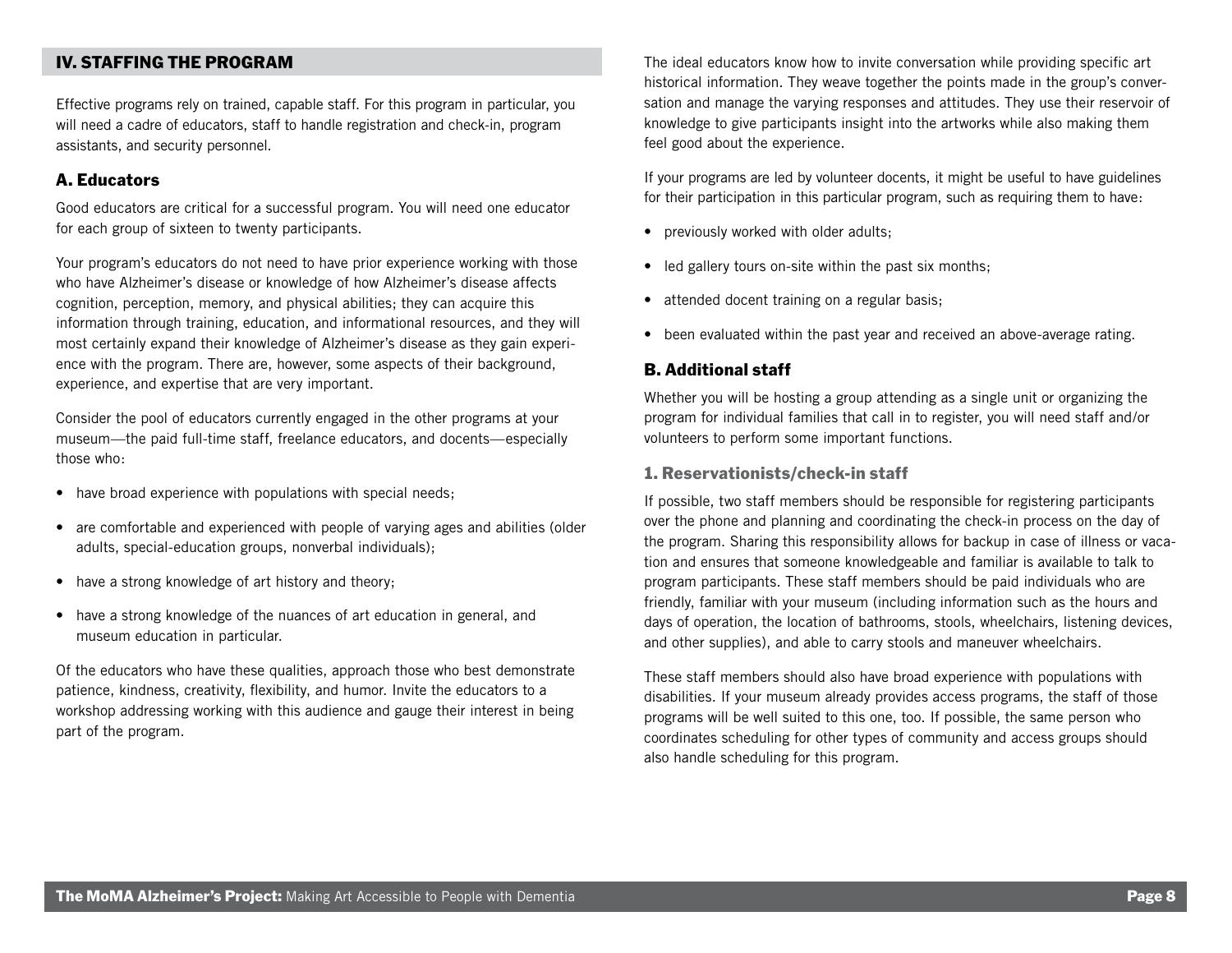One check-in person should also be in charge of phone reservations. Having a consistent, dedicated person for these two functions ensures that program participants hear a recognizable voice when they arrive at the museum and makes for closer relationships between the staff and the participants.

#### 2. Program assistants

At least one additional staff person, either paid or volunteer, should accompany each educator on the tour. This person's main function is to handle any logistical or special issues that arise, allowing the educator to concentrate on the art. Common tasks include:

- distributing materials such as name tags and other necessary forms;
- escorting participants to the restroom;
- getting stools or wheelchairs when they are needed;
- distributing personal listening devices for sound amplification when necessary;
- carrying portable stools;
- preventing participants from touching artwork.

Having a second staff member in the group also enables the educator and staff member to position themselves at the front and back of the group, "sheltering" it and keeping it intact as it moves through the museum.

It may be possible for your staff to perform multiple functions, with one of the check-in personnel accompanying a group as it tours the museum and the other remaining at the check-in site for the first half hour of the program to greet late arrivals and help them join a tour already in progress.

In most cases, groups coming from facilities will bring enough aides or professional caregivers. Even so, a volunteer assisting the educator or a second staff member or docent helping with the logistics of the tour will make for a smoother visit.

### 3. Security personnel

The security requirements and policies of your museum should be strictly followed. During open hours you might not need security guards assigned specifically to your group, but if the museum is closed you will typically need one guard for every twenty-five people. If there is flexibility in your policies, we suggest that you err on the conservative side at first and have more guards than you think you need.

### C. Staff training

All program staff and volunteers will need a working knowledge of Alzheimer's disease and other dementias. Plan an initial daylong workshop for educators and docents to give everyone an overview of Alzheimer's disease and train your staff to design and implement a gallery program. The workshop should include basic communication techniques as well as information on what to expect. Follow this initial training with a practical workshop in which educators create and test lessons, lead tours, and try different strategies and techniques.

View your staff and volunteers as a team. Provide opportunities to build strong and productive working partnerships, such as regularly scheduled meetings and activities that let them get to know one another. Invite volunteers to these events once or twice a year to meet the educators and build relationships with them. Encourage educators to observe one another, learn different styles, and provide critiques of varying practices.

(See Appendix for more information about structuring staff-training workshops.)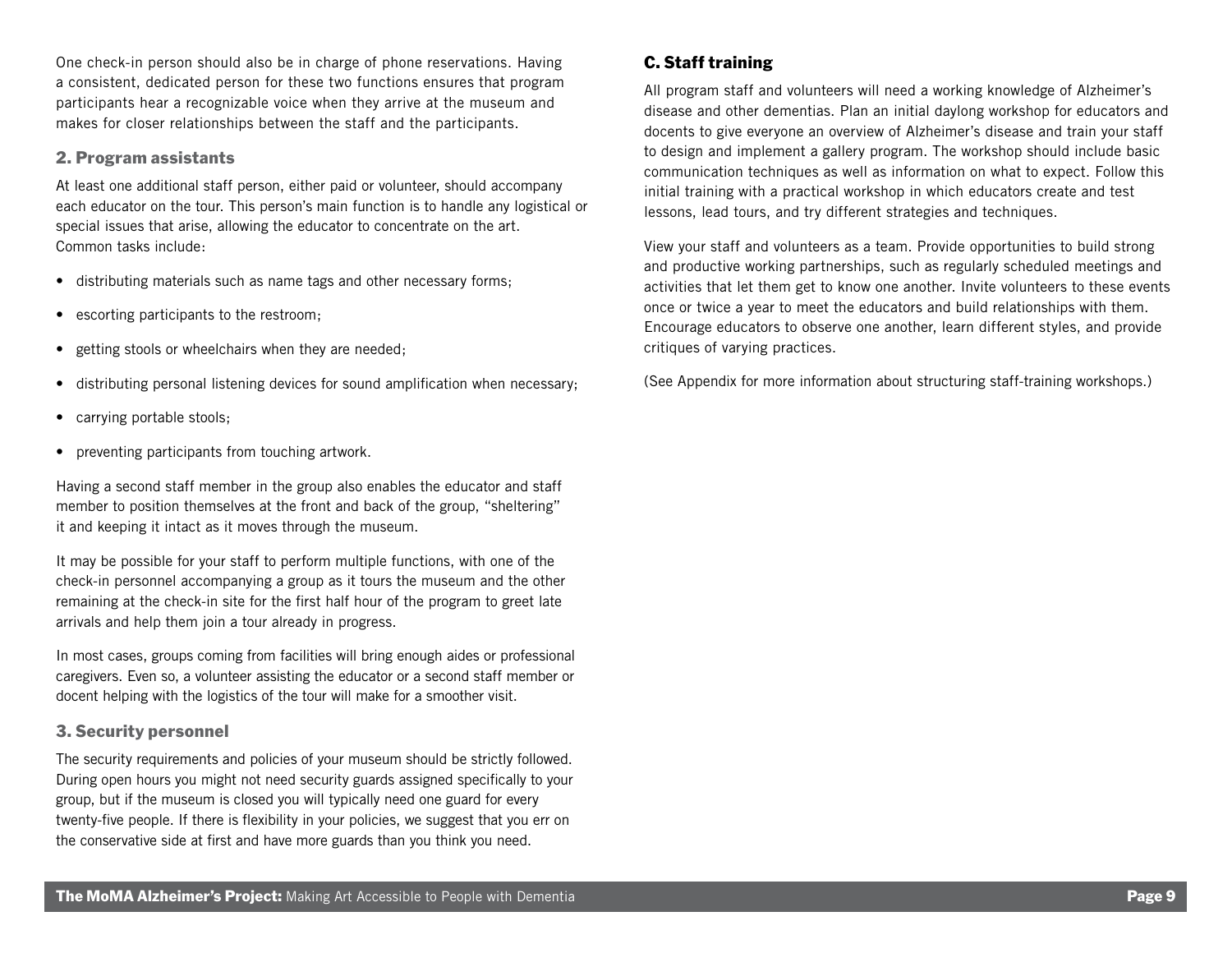### V. SPREADING THE WORD

As you design your program, think about how you will reach out to your community, to let them know about your offerings and begin to develop the strong partnerships that will help your program grow and thrive.

### A. Developing partners

Identify and develop relationships with key groups and constituencies, such as:

- individuals in the early stages of Alzheimer's disease and their caregivers;
- Alzheimer's Association chapters;
- AARP chapters;
- local medical centers;
- assisted-living facilities and nursing homes;
- community organizations;
- seniors' groups.

Meet with representatives from these groups to share your plans and involve them in the planning process. The earlier in your planning you can do this, the better; advice and contributions from these individuals will help your program better meet your community's needs and expectations. Ask people in these groups to suggest other organizations to contact and elicit their support for your marketing and outreach.

When you contact assisted-living facilities, adult day centers, or nursing homes, talk to the facility's manager to explain the program, determine whether or not there is any interest, and answer questions. Arrange a time to visit their facility in order to:

- meet key staff;
- meet some of the residents with Alzheimer's disease and get a sense of their environment;
- become more familiar with their daily activities and interests, as well as the level at which they function generally;
- learn about the special needs or requirements of individuals likely to participate in your program.

The visit should, if possible, include the facility's program coordinator and the museum educator who is likely to conduct the tour. You might also bring some postcards or posters of artwork that might be included on their tour.

#### B. Informing the community

You should use a variety of methods to let the community know about your program and invite participation. You can also share information and updates through the partnerships you have developed.

#### 1. Regular mailings

Send invitations by regular mail and/or e-mail. At first you can use a mailing list made up of museum members and others included on community/access mailing lists, but eventually you should create a mailing list specifically focused on people with Alzheimer's disease and their caregivers.

Send these invitations as often as you sponsor programs. If you hold programs monthly, mail the notices monthly. Give recipients enough time to register for the session that you are advertising.

At each session, check that you have current mailing information for all of the participants and update and expand your address list accordingly. Ask your participants for names of other individuals and facilities that might be interested in the program.

#### 2. Brochures

Prepare pamphlets or brochures that include much of the same information as the Web site. Use large print and images to enhance readability. Place these brochures in a prominent location at the reception desk of your museum. Mail them to key groups, constituencies, families, and health care professionals working in the field. Distribute them whenever you meet with or speak to individuals and families affected by Alzheimer's disease and community groups.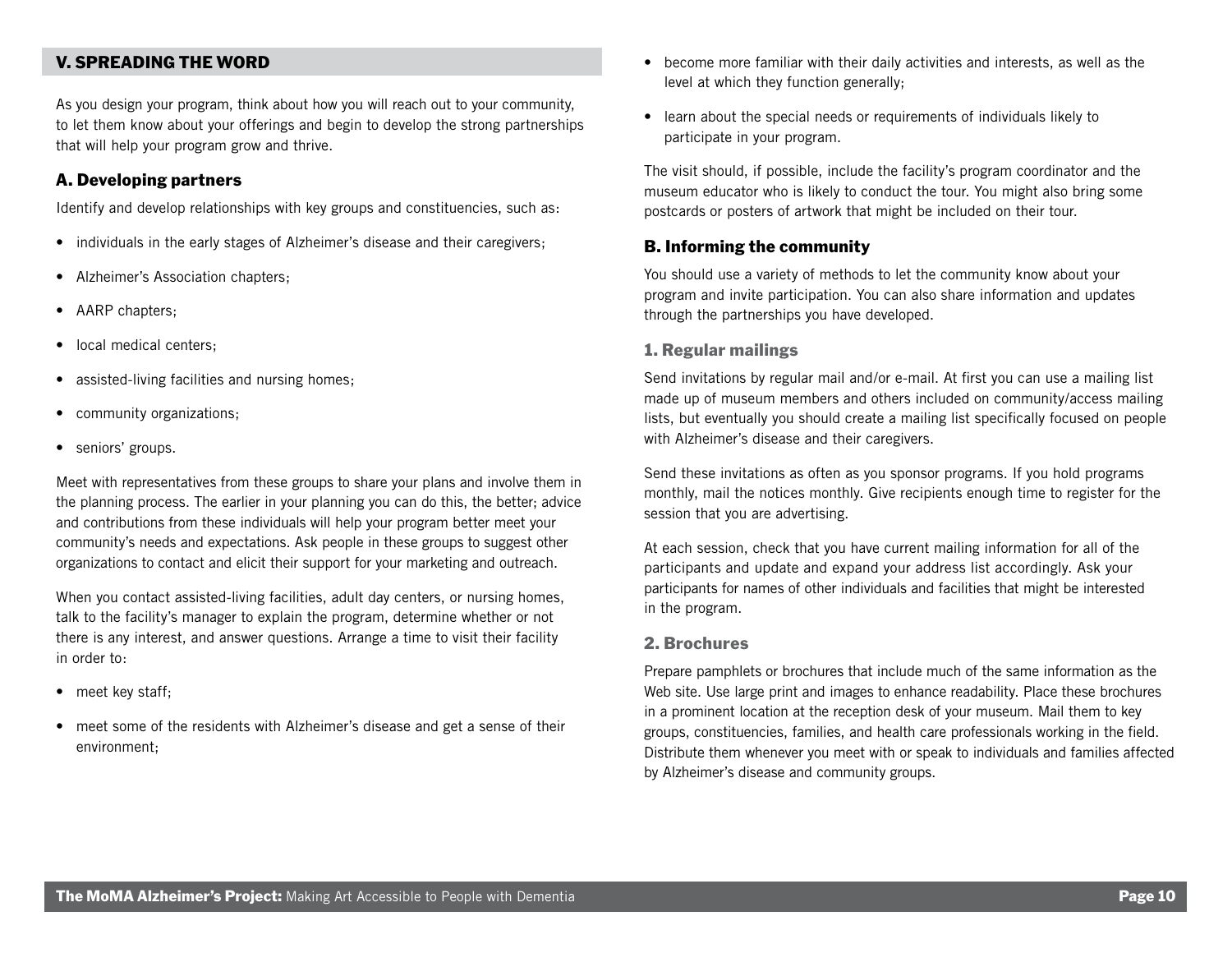### 3. Web site

Highlight the program on your museum's home page with a link to more detailed information on the program, such as:

- its intended audience:
- dates and times of tours;
- a brief description of what happens before, during, and after tours;
- clear instructions and contact information for people who want to learn more or sign up;
- suggestions for what participants might do before and after a tour to extend the experience;
- details about accessibility, transportation, parking, cost, and other logistics.

Use a large font that is easy to read, and be sure to give credit to your funders and supporters. Images of art to be included in upcoming programs can help make the site—and the program itself—more inviting and enticing.

Once the program is underway, you might also post photographs of actual tour participants and educators, but be sure to get permission from them to do so.

### 4. Meetings and conferences

Speak about your program's offerings at support groups, community meetings, and local or regional conferences. It would be helpful to share your successes as well as the challenges you faced in starting and maintaining your program. Discuss the benefits for both participants and the community as a whole.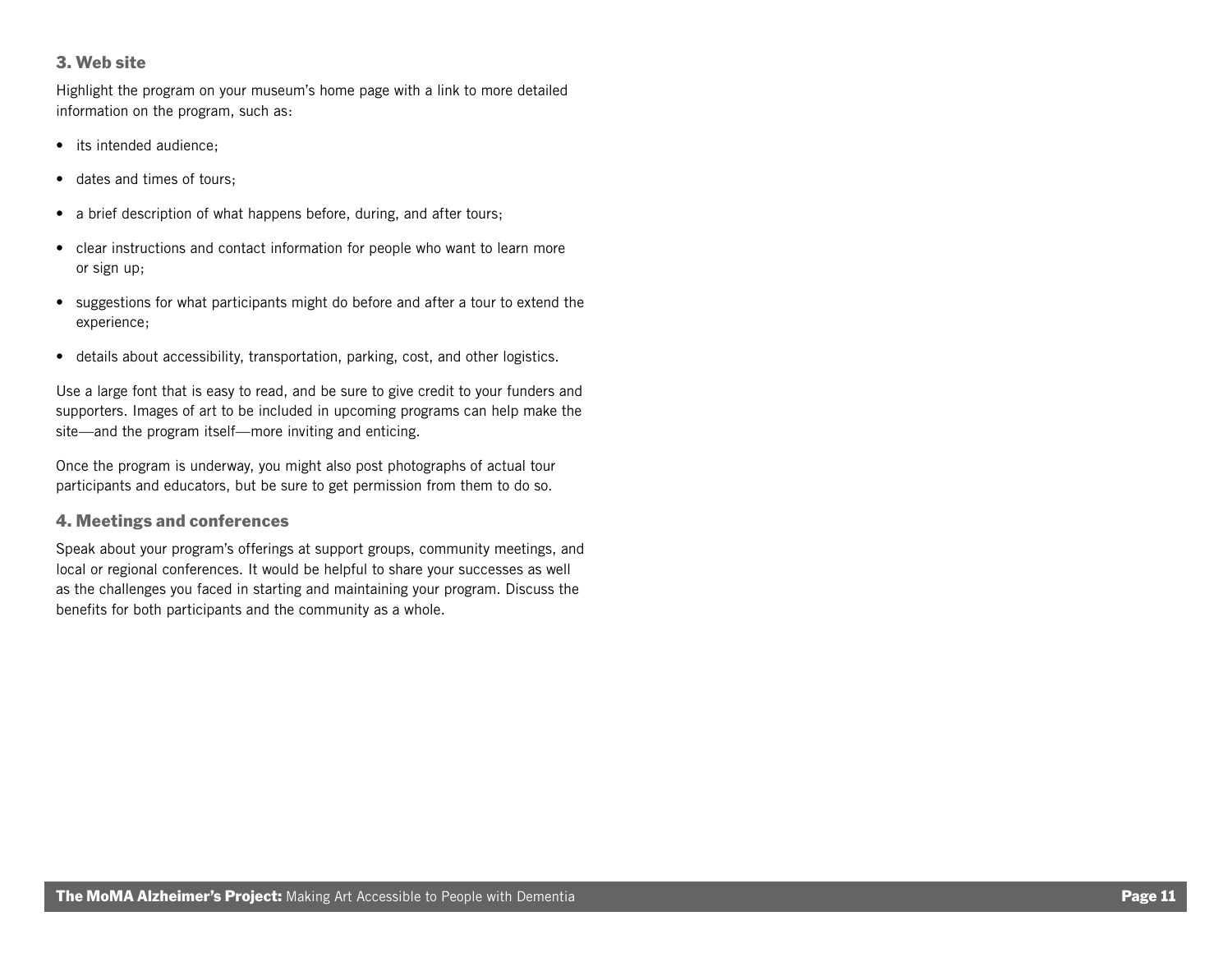### VI. LOGISTICS

Paying attention to the administrative logistics early in your planning will pave the way for a smooth program later on. Some important aspects of these logistics are reservations and scheduling, transportation and parking, check-in and checkout procedures, and how you will handle last-minute adjustments.

### A. Reservations and scheduling

The person who handles phone reservations is the first point of contact for most program participants. The initial telephone interaction sets the tone for your program and should be as clear as possible.

It is important to find out:

- the number of participants with Alzheimer's disease, their gender, and their age;
- the number of caregivers;
- how verbal or talkative each participant is;
- whether any of the participants needs a wheelchair;
- whether any of the participants needs a personal listening device;
- if applicable, the relationship of the caregiver to the person with dementia;
- whether the individual with dementia or the caregiver has any previous art-making experience;
- whether the individual with dementia or the caregiver has any previous museum experience;
- how they learned about the program;
- if there are any other special needs or information.

Whether you are booking a group or individual families, plan to confirm all relevant information with participants before the tour, including the date and time of the program, the number of participants, arrival instructions, a contact name and number for questions, your cancellation policy, and the cost, if any, of the program.

### B. Transportation and parking

Think ahead about how participants will get to and from the museum. Caregivers will greatly appreciate a trip that is made as simple as possible.

For individuals or groups who are providing their own transportation, consider:

- how far away the museum is and how long the trip should take;
- what is the best route for them to use to get to the museum;
- whether public transportation is available or there are free (or inexpensive) means of transportation for people with disabilities (such as Access-a-Ride or other free services);
- whether there is reasonably priced parking close by or a lot that gives a museum discount.

It is also worth thinking about what you can provide for participants who have no other means of transportation. For example, does the museum have a van that can be used for them?

#### C. Check-in and checkout

Determine the optimal place for check-in and checkout. Look for a site that:

- is a relatively intimate and small space;
- is close to elevators and wheelchair accessible;
- has a coatrack or checkroom and restrooms nearby;
- is as close to parking and the entrance as possible;
- is quiet and free from distracting noise;
- has enough chairs or benches for participants to sit comfortably while waiting to begin.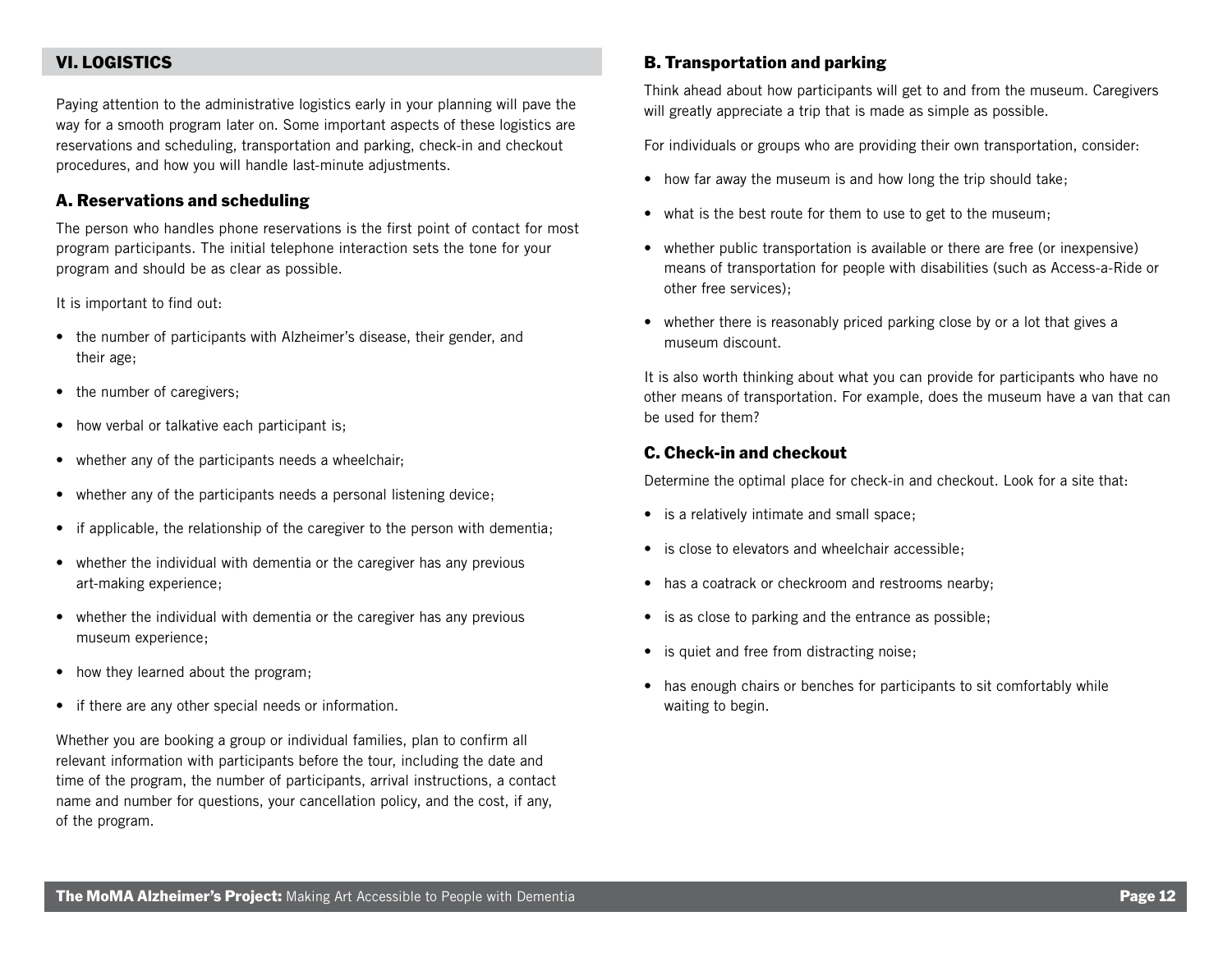In addition to a list of all registered participants, arrange to have supplies and equipment at the check-in site, including stools, wheelchairs, coatracks, personal listening devices, name tags, and information about the session to hand out. If you are going to have more than one group at a time, using a different color name tag for each will help to distinguish them.

Finally, plan what you will do at the end of the tour, including:

- share information about upcoming programs and offerings;
- collect stools;
- help participants get their coats and other belongings;
- accompany participants to the restrooms;
- validate parking tickets and help locate cars, vans, buses, or other transportation.

As your program evolves, you can arrange to have something for participants to take home with them—postcards, notepads, art supplies, photos, or reproductions of artworks—and offer them passes so they can return to the museum for free.

A thorough checklist will ensure that all check-in and checkout tasks are completed.

### D. Last-minute adjustments

Very few plans are implemented exactly as designed, so expect the unexpected. Try to meet with your program staff the day before the tour to revisit your program plan and identify any changes:

- Have there been cancellations? Additions?
- Do the groups need to be adjusted?
- Are enough educators/staff/volunteers available and ready?
- Are there any special building issues (such as maintenance, works no longer on view, special exhibit installations) to take into account?

Stay in touch with each other during the hours preceding the program. Go over the details and make last-minute modifications, if necessary. Success requires close and direct communication among committed staff.

Remember to be flexible. Some participants will be early, others will arrive late. Some may not show up at all, while others who have not registered may appear. Welcome them all and accommodate anyone who wishes to participate.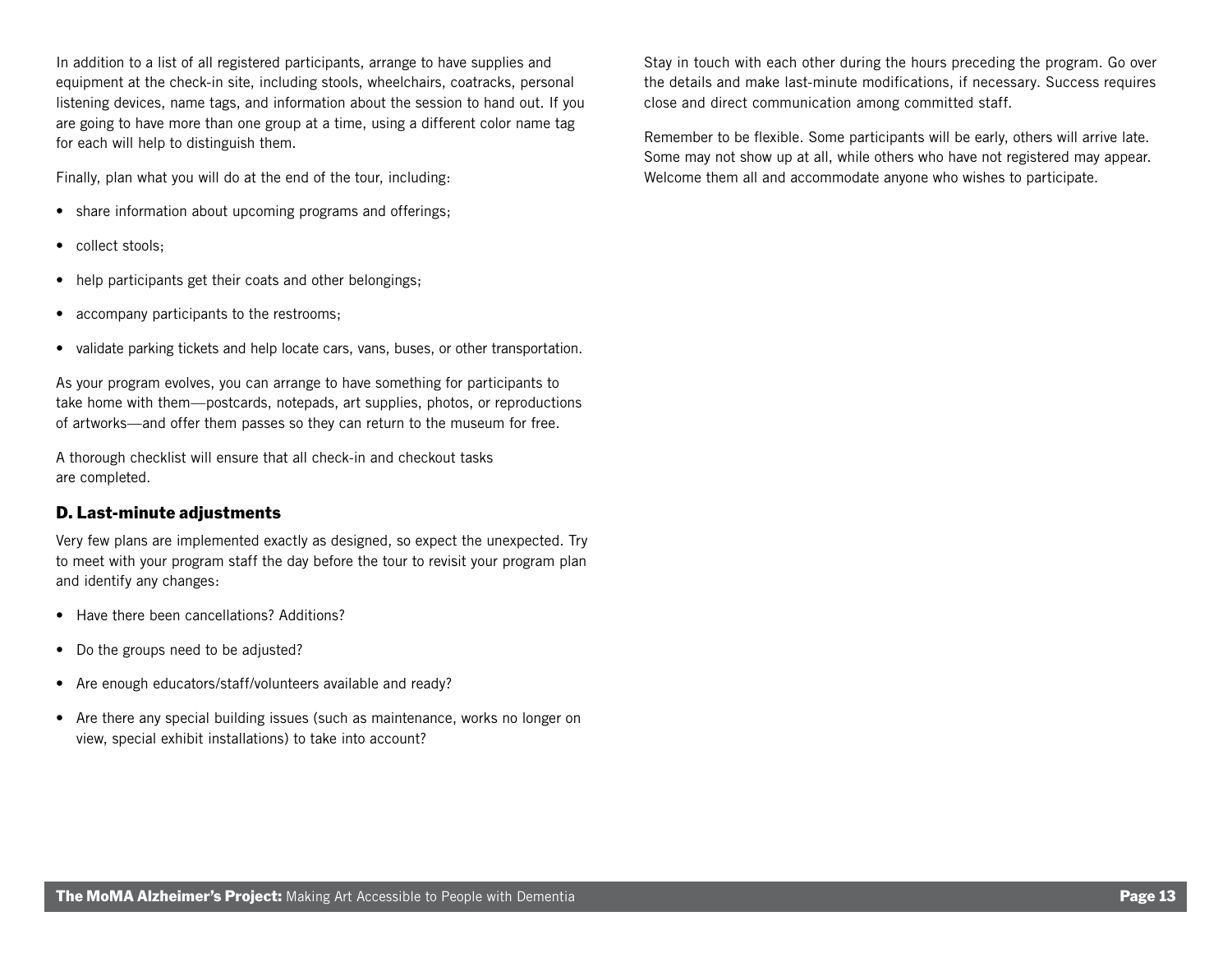### VII. PLANNING THE PROGRAM

Although planning a meaningful museum education program for people with Alzheimer's disease involves many of the same steps as designing a program for other audiences, there are some specific strategies and approaches recommended to keep in mind. The most crucial steps are listed below and then explained in detail on the following pages.

Select a theme that will be your tour's organizing principle.

Select four to six works to view and discuss in relation to the theme.

Determine the sequence in which you will view the works.

Plot your route through the galleries and other spaces you will need.

Prepare three to five discussion questions to spark conversation about each work, but be prepared to allow the discussion to generate its own questions and digressions as well.

Have three to five art historical points per work ready to insert into the conversation at the appropriate moment.

Plan a discussion-based activity to introduce at the second or third work.

As you move through these steps, always take into account the communication, facilitation, and teaching strategies that you will be using.

#### A. Selecting a theme

Select a theme that is appropriate and relevant for individuals with cognitive impairment but that will capture the interest and imagination of participants as well as their caregivers. Your theme should be broad in scope and geared toward adults.

Some possible themes include:

- The modern portrait
- Identity and community
- Materials and processes
- Why is this art?
- Landscapes
- Real and imaginary worlds
- Women in art
- Art and narrative
- Highlights from the collection

You could also focus on a single artist (such as Pablo Picasso or Vincent van Gogh), an art movement (Impressionism or Cubism), art from a geographical region (South America or Europe), or art from a certain time period (nineteenth century or contemporary).

If you are working with individuals or a group that you know—or if you learned of their interests during the registration process—try to choose your theme accordingly.

### B. Selecting the works of art

Once you have selected a theme, choose four to six works that fit into it. It is possible that you might not use all the works within the allotted time, but it is better to be prepared with too many works than to not have enough.

You might have certain works in mind that you want to talk about, and you might select a theme that accommodates those works. You may end up selecting the theme and the works simultaneously.

You can create positive and purposeful experiences with almost any work of art. Choose works that you find interesting, that you are comfortable speaking about, and that you think will engage the audience.

Be aware of the scale of the works; those that are very small may be hard for a group to see, and works that contain too many elements may be overwhelming.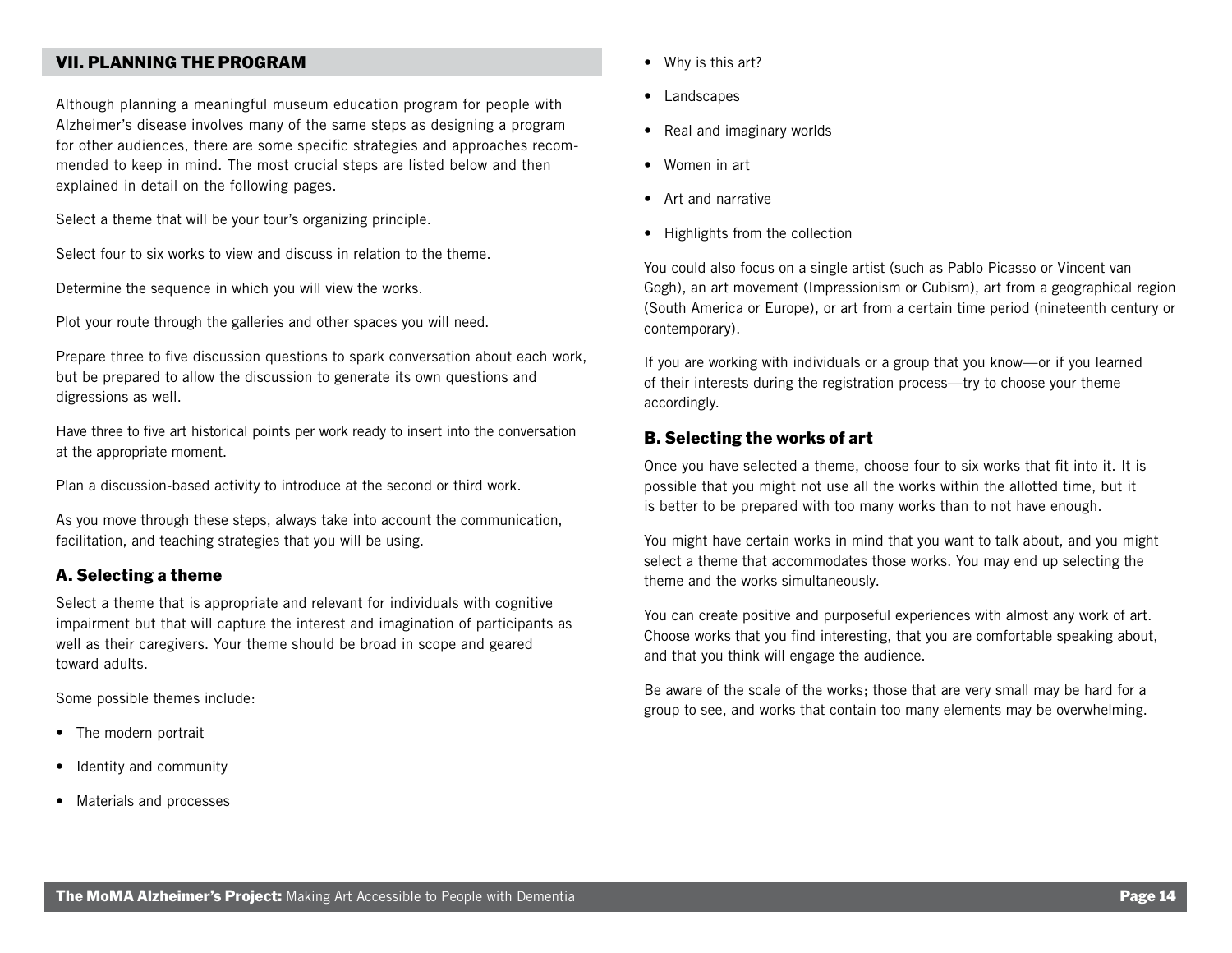A sample program is detailed in the shaded boxes throughout this chapter. Presented here are the theme and works we chose for this program.

### The City in Modern Art

- 1. **André Derain** (French, 1880–1954). *London Bridge*. 1906. Oil on canvas, 26 x 39" (66 x 99.1 cm). Gift of Mr. and Mrs. Charles Zadok. © 2008 Artists Rights Society (ARS), New York/ADAGP, Paris
- 2. **Ernst Ludwig Kirchner** (German, 1880–1938). *Street, Dresden*. 1908 (reworked 1919; dated on painting 1907). Oil on canvas, 59  $\frac{1}{4}$ " x 6' 6  $\frac{7}{8}$ " (150.5 x 200.4 cm). Purchase. © by Ingeborg & Dr. Wolfgang Henze-Ketterer, Wichtrach/Bern
- 3. **Umberto Boccioni** (Italian, 1882–1916). *The City Rises*. 1910. Oil on canvas, 6' 6 ½" x 9' 10 ½" (199.3 x 301 cm). Mrs. Simon Guggenheim Fund
- 4. **Jacob Lawrence** (American, 1917–2000). *In the North the Negro had better educational facilities*. 1940–41. Tempera on gesso on composition board, 12 x 18" (30.5 x 45.7 cm). Gift of Mrs. David M. Levy. © 2008 Jacob Lawrence
- 5. **Piet Mondrian** (Dutch, 1872–1944). *Broadway Boogie Woogie*. 1942–43. Oil on canvas, 50 x 50" (127 x 127 cm). Given anonymously

We purposely selected works by artists of different backgrounds who worked at different times and were from various geographical regions. In addition, the works present an interesting overview of several key styles and techniques, while giving very different interpretations of the modern city. These points offer intriguing opportunities for discussion and exploration, and allow participants to tap into their own lives and experiences.





2





3

4



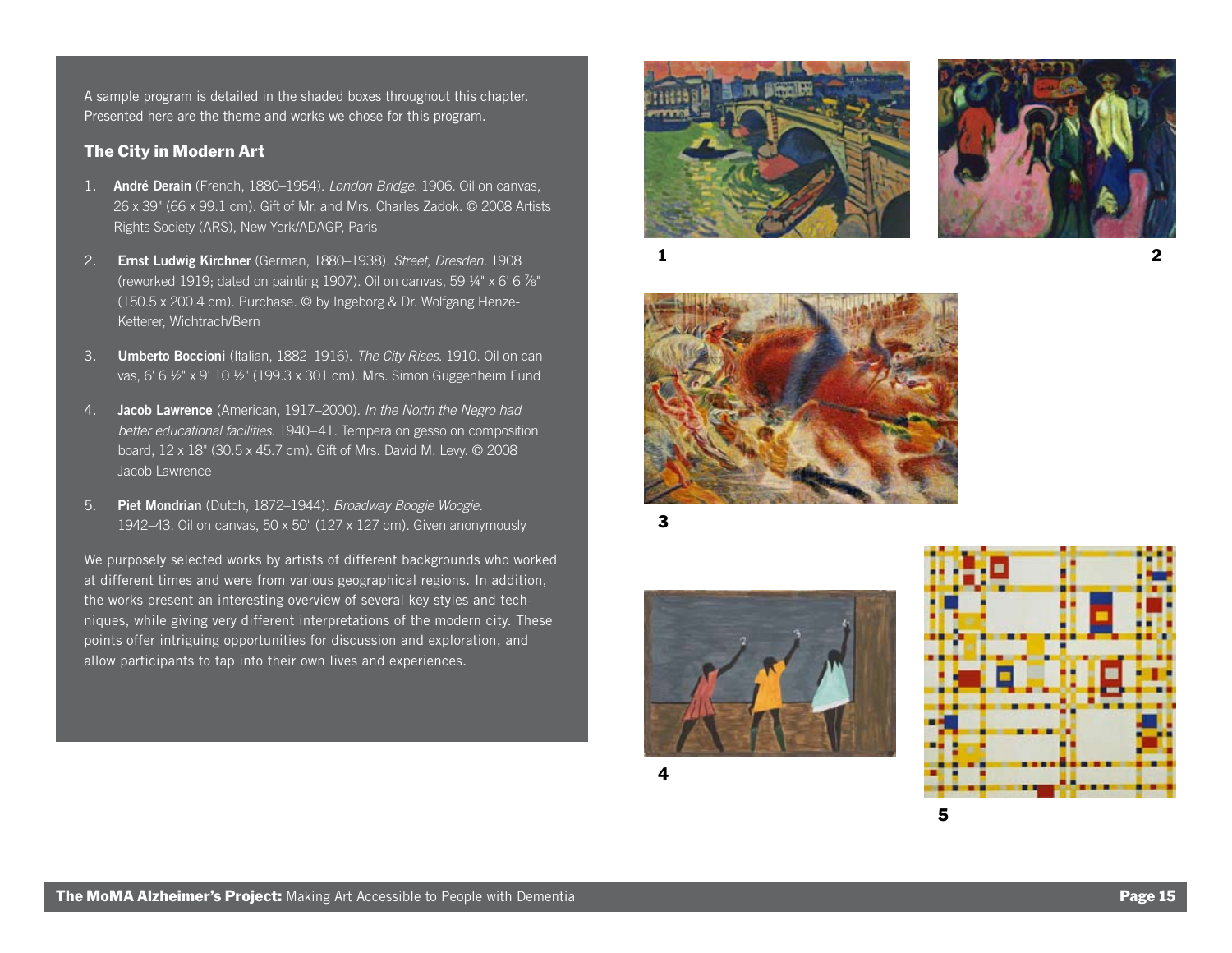You can focus on just one medium (such as painting, sculpture, or photography) or present works from different mediums. Logistical considerations will also come into play; if you are going to a floor of the museum where there are only paintings, you may have no choice but to use only paintings rather than moving the participants, many of whom might have physical limitations, to another floor.

Try to include one or two highlights from the museum's collection on your tour. These are works that visitors may already be familiar with, and it is always exciting to view iconic works from a collection.

### C. Determining the sequence

The sequence in which you view the works should offer a helpful way to connect them in the context of the theme you have chosen. It should be coherent at various levels: the thematic connection from one work to the next, the location of works relative to one another, and the activities that will take place in front of each one.

The sequence may simply be chronological, from the oldest work to the newest or vice versa, or based on where the works are positioned in the gallery spaces. It may follow formal properties of the works on view—such as line, color, or composition or move from works that are more figurative to those that are more abstract. The sequence will also depend on the questions you plan to ask and the ways you will talk about the works and link them to each other.

While selecting the works and determining the sequence, ask yourself:

- How will I introduce the theme?
- How do the works relate to each other, and in what order is this best expressed?
- How will I make a seamless transition from one work to the next?
- What are some questions I will ask?
- What historical information will I share?
- How will I relate the works to my theme in my summary and conclusion?

#### In our example . . .

We decided to use a chronological sequence for our selected works. Doing so allows us to organize our discussions through a logical progression in time. In addition, our works allow passage from an accessible image to more complex compositions and less figurative works, ending with Mondrian's abstract painting. Other considerations for determining our sequence included the opportunity to speak about cityscapes in general and to move from the discussion of recognizable elements to more personal artistic visions. This order also allows us to discuss representations of different cities at different times, and with varying aesthetic considerations.

### D. Plotting the route

You will also need to consider the physical space through which you will move and the gallery spaces in which you will view and discuss artworks. These environmental considerations will ultimately affect the works that you choose and the sequence in which you view them. As you are planning your tour, think about:

- the location of works and the possible movement through the galleries. Make choices that will create a positive and relaxed experience. Don't crowd your group into a cramped space, a dark space, or an area with a lot of foot traffic. Be aware of the noise level, the acoustics, and the lighting in the different galleries;
- comfort factors, such as benches and bathrooms;
- the routes of other educators leading groups—do not run into each other or occupy the same space simultaneously;
- other events or tours in the museum, gallery closings, or renovations that will affect your route;
- accessibility and the level of mobility of the group (such as whether they will need elevators or escalators).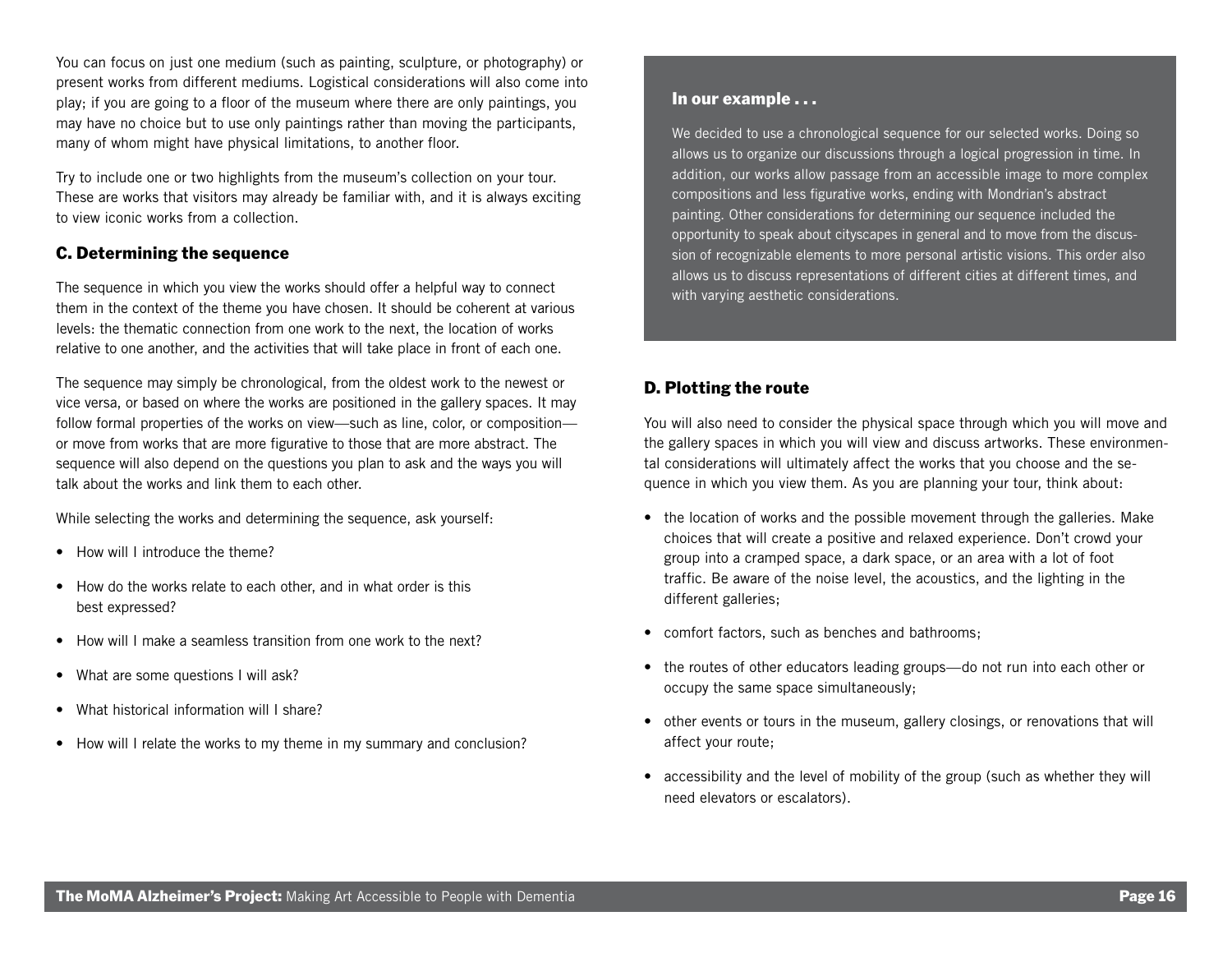#### In our example . . .

In our galleries at MoMA, all the works under discussion, if on view, would be on the fifth floor, where paintings and sculptures from 1880–1945 reside. All the works are in well-lit and spacious galleries, away from foot traffic and noise. We took into account all these considerations when selecting the works.

### E. Preparing questions and using interactive strategies

Prepare three to five questions for each work. Keep in mind that you will be using an inquiry-based technique in which you are always ready to follow your questions with more questions based on the responses from the audience. Some helpful tips:

- Ask concrete questions that invite exploration of the work. Start with simple questions like "What do you see in this painting?" or "How would you describe these colors?"
- Keep the focus on the artwork. Ask "What is happening in this painting?" instead of "What is going on here?"
- Alternate between open-ended questions and questions with definite answers, and be ready to mix in or switch to "yes/no" or "either/or" questions. For example, you might ask "Does this work seem to suggest a specific season?" If no one responds, you could name the seasons, "Do the colors in the painting make you think of the summer or the spring?" or, further, invite yes/no answers to simpler questions, "Does this painting make you think of the spring?"
- As the group gets more comfortable and is more receptive and responsive, move on to more interpretive questions. Asking "What would you title this painting?" or "What do you think happens next?" helps the viewers link their immediate experience to more personal and imaginative comments.
- Be careful to not make comparisons to works you have already discussed, which may not be easily recalled by the participants. Only compare works that are side by side or are easily visible at the same time.

#### In our example . . .

We generated three questions for each of the works.

- 1. *London Bridge*, by André Derain
	- What part of the city does this painting represent?
	- What city do you think this might be, and why?
	- Where is the viewer in relation to the bridge in the painting?
- 2. *Street, Dresden*, by Ernst Kirchner
	- What are some clues in this painting that tell us this represents a city scene?
	- What are the people in this painting doing?
	- What is peculiar about Kirchner's use of color in this scene?
- 3. *The City Rises*, by Umberto Boccioni
	- What seems to be happening in this painting?
	- What is the emotional impact of the way Boccioni has decided to depict the city?
	- The title of this work is "The City Rises." How does this aid or change your interpretation of the work? Could we tell it depicts a city without the title?
- 4. *In the North the Negro had better educational facilities*, by Jacob Lawrence
	- How is this work related to our theme of the city?
	- Do the people in this work look like they come from a particular background?
	- What is the impact of the choices the artist has made on our viewing experience?
- 5. Broadway Boogie Woogie, by Piet Mondrian
	- How many shapes and colors can we see in this painting?
	- What does this painting make you imagine or think of?
	- Does this painting represent any particular place or thing?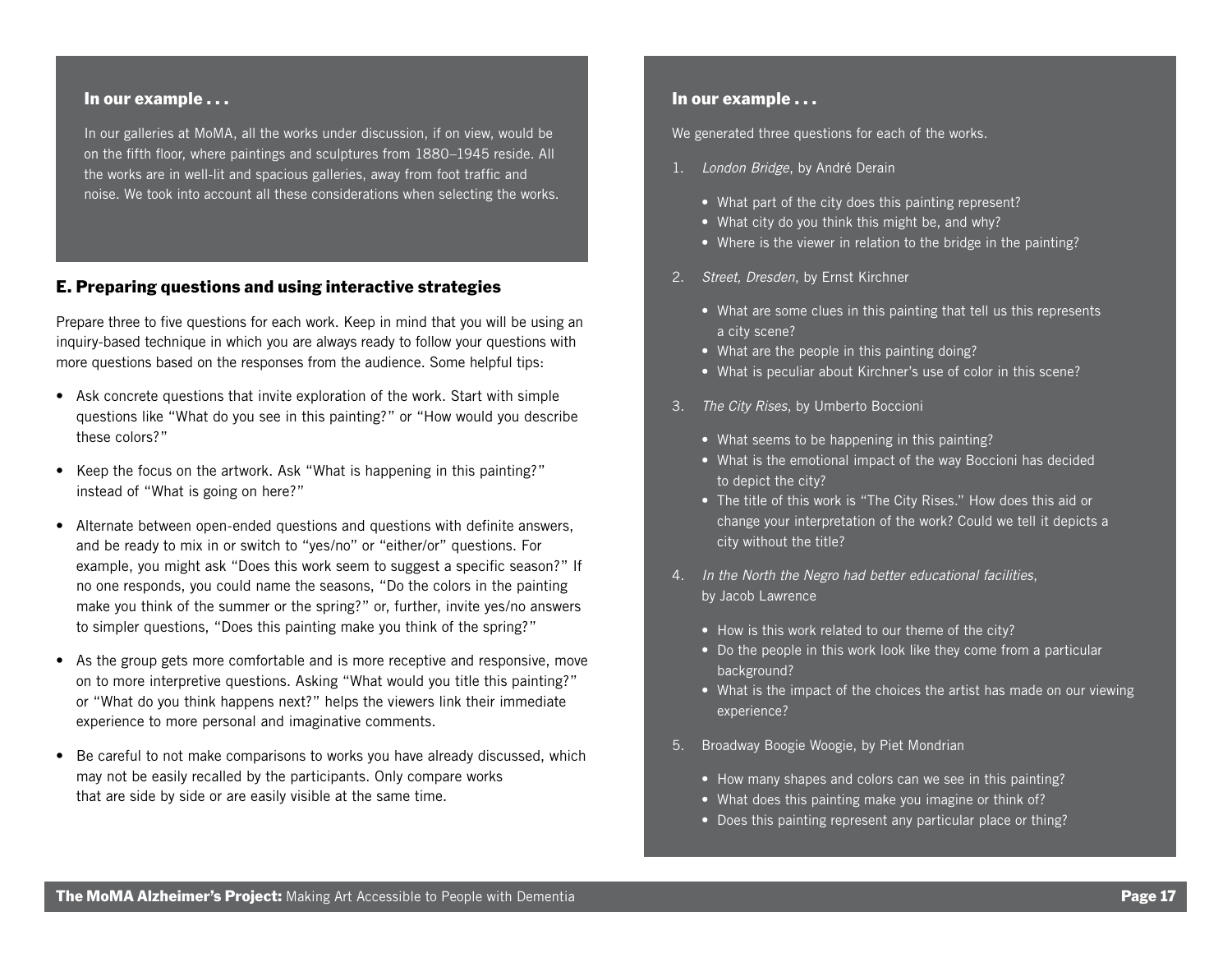### F. Preparing art historical information

Using online resources, catalogues, labels, and books, thoroughly research the works and the artists that you will be showing and discussing. Have in mind a couple of main thrusts or ideas that relate to your theme and are conducive to conversation and exploration. Settle on a limited number of points for each work.

Always say the label information out loud for your participants—the name of artist, date of work, and materials used. This can be done at the beginning, the end, or at a relevant moment during the discussion. Share additional information during the tour as it becomes relevant based on participants' responses. Give the title not necessarily as an end to the discussion but as a means for deepening it. You might say, "This is called *Girl Before a Mirror*," and then follow with "Does knowing the title change the way you think about the work?" Remember that this is a conversation. Your goal is not only to provide art historical information but also to encourage the participants to engage in a discussion and share their own opinions.

#### In our example . . .

Here is some information about each work that we plan to bring into the conversation at appropriate and relevant times.

1. *London Bridge*, by André Derain

Derain was a member of the French movement that came to be known as Fauvism. The Fauves, or "wild beasts," were known for their unbridled use of color. Their disregard for the natural coloring of objects shocked their contemporaries. In this painting, Derain applies this wild use of color in his depiction of the heavily trafficked London Bridge, with multiple boats and barges in the river Thames below. Derain was encouraged to visit London in the early 1900s. While there, he painted many different views of London, focusing mainly on the various monuments and bridges along the Thames.

#### 2. *Street, Dresden*, by Ernst Kirchner

Kirchner was a member of the German Expressionist group Die Brücke (The Bridge). The artists of Die Brücke explored the emotional effects of color and composition in the depiction of contemporary life. Through the use of bright, unrealistic colors, Kirchner both energizes and criticizes this scene, located on a specific street in Dresden, Konigstrasse.

3. *The City Rises*, by Umberto Boccioni

Boccioni was one of the key figures of the Italian Futurist movement. This group of writers, musicians, and visual artists sought to abandon the air of nostalgia, which they felt was restricting Italian society. They embraced the infinite potential of the future, made possible by various technological advancements and man's will for change. Boccioni uses various techniques to communicate this idea of progression in his dynamic composition of a city.

4. *In the North the Negro had better educational facilities*, by Jacob Lawrence Lawrence's family was one of the many African-American families to migrate to the North around World War I. They eventually relocated to New York City's Harlem community, where Lawrence began taking art classes. In 1940 he began his Migration Series, a multipanel series of images that narrates this migration. Each panel was worked on simultaneously, resulting in a uniformity of palette and similarity in overall composition.

#### 5. *Broadway Boogie Woogie*, by Piet Mondrian

During his artistic career, Mondrian abandoned representation to focus on the depiction of "pure" forms. For Mondrian this meant the exclusive use of primary colors and geometric shapes. In 1940 he moved from London to New York City. Here he joined a vibrant society, constantly in flux. He was influenced not only by the rhythm of city life but also by the syncopated beat of jazz music.

For more information on these and other works in MoMA's collection, visit www.moma.org/collection.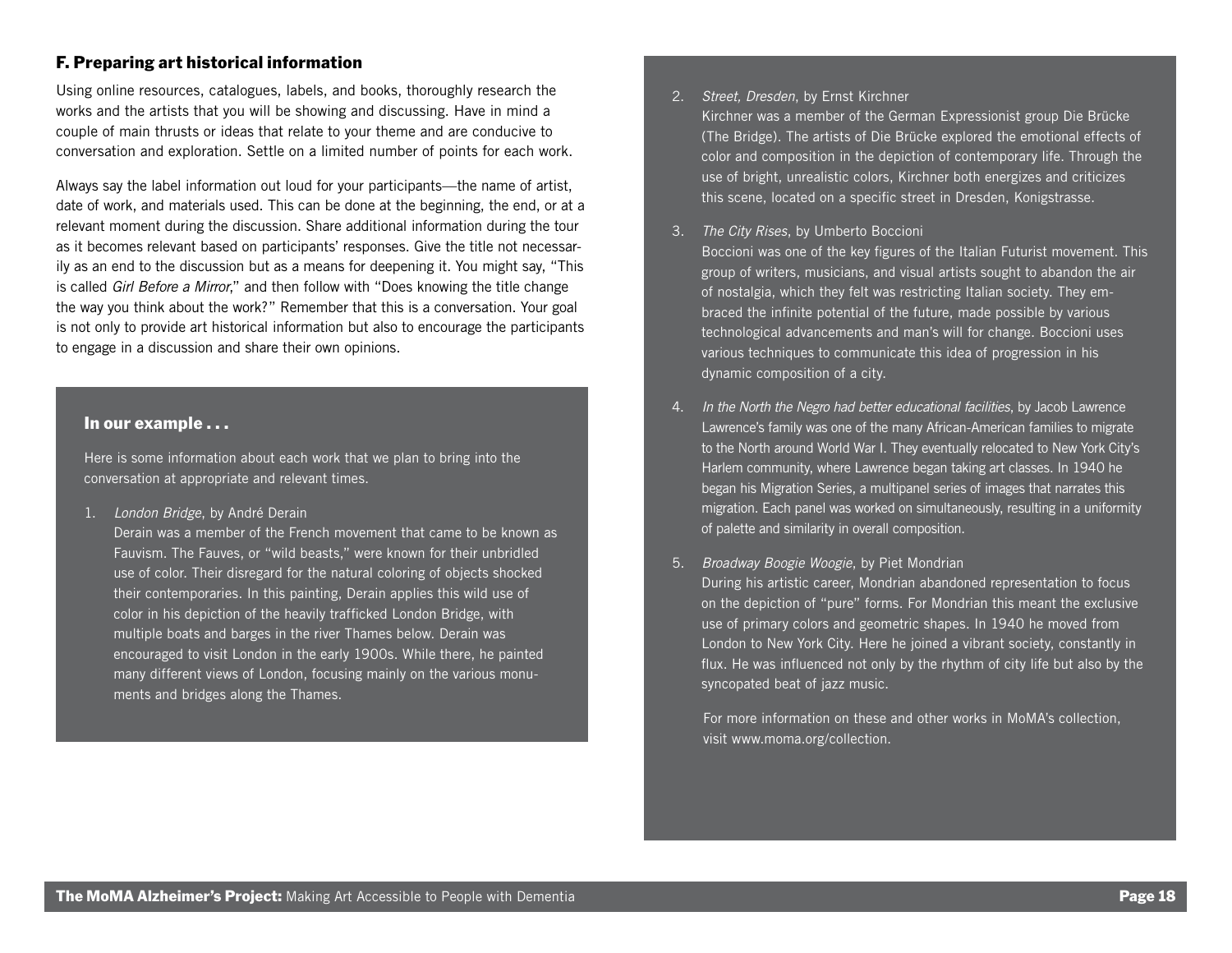### G. Planning discussion-based activities

Prepare a discussion-based activity to introduce to the group at the second or third work in the program. This activity should facilitate more probing and discussion of the artwork as well as let the participants get to know each other. It should be straightforward and mindful of the participants' cognitive abilities. Keep the instructions simple and informal and avoid writing or drawing activities.

One useful activity is the Turn and Talk. At some point during the tour, have each pair of participants (the person with dementia and his or her caregiver) talk to another group or pair for a few minutes about a particular work or theme. Invite participants to share information with each other that is based on a topic relating to the work on view. For example, if you have just looked at a painting depicting a street scene, give participants five minutes to think and talk about which street of their city they would depict in their own painting, what the elements would be, and why they would select that scene. The resulting dialogue often prompts connections, creating fruitful discussions. Then have everyone return to the larger group to share their observations. This activity should take place in good fun and in a comfortable manner, without putting any pressure on the participants.

Another good activity is the Stroll and Look. Before the next-to-last work, or at an appropriate strategic location in your tour, have your participants walk around within a limited gallery space, in pairs or in small groups, just to look and talk and enjoy. They do not need to report back, but can certainly come back with queries or thoughts about what they have seen.

### In our example . . .

- 1. After the first work (Derain's painting), we planned a Turn and Talk in which participants discuss various monuments in Manhattan, how neighborhoods change over time, and how the participants feel about that change.
- 2. After Jacob Lawrence's work, another Turn and Talk might consist of discussing: a) the educational system and its transformations; and b) transformations of American society over the past decades, in particular in terms of opportunities afforded different segments of the population.
- 3. A gallery adjacent to where *Broadway Boogie Woogie* hangs at MoMA has various works that are connected to the depiction of cities. Time allowing, the Stroll and Look at the end of the tour could invite participants to walk through this gallery, reminding them first about some of the points discussed and the overall theme of the tour. We would give adequate time for participants to explore this gallery on their own.

 It may not be possible to do three activities in one tour. We've included these examples to show the various opportunities for including an activity. It is helpful to have several prepared, and to introduce the relevant ones based on the overall dynamics of the tour. Make sure everyone assembles again before summarizing and saying goodbye for the day.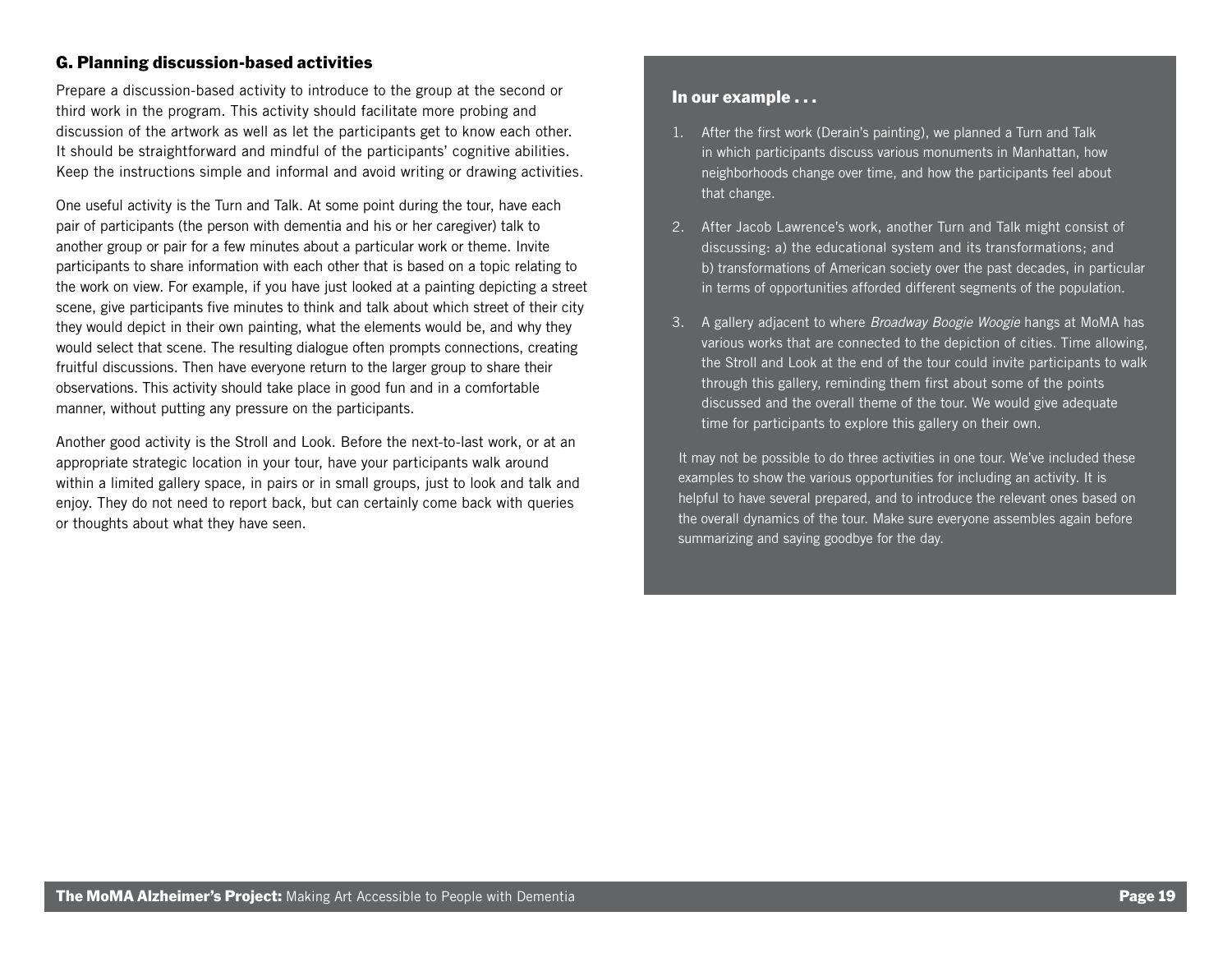### VIII. DISCUSSING ARTWORKS IN THE GALLERIES

This chapter provides guidance on translating your plans and strategies into a meaningful museum experience for people with Alzheimer's disease and their caregivers.

### A. Welcome

As tour participants arrive, greet them warmly. Be welcoming with your tone and body language. Introduce yourself and project your voice. Don't mention Alzheimer's disease or dementia and do not be condescending or patronizing.

Make sure everyone present—including staff and observers—has a name tag, and call people by name. Speak slowly and clearly. Smile and personalize your contact in a sincere manner.

Put participants at ease by giving them information about where they are and what they will be doing. Let them know that the program is meant to be an interactive, discussion-based exploration, not a lecture, and that they will concentrate on only four to six works. Tell them about the theme and mention the names of some of the artists whose works you will view. Share your enthusiasm, and tell them this program may be quite different from what they are used to in a museum visit. Make sure they understand that they'll need to stay with the group rather than wander off into various galleries. If you are giving them free passes to return to the museum at a later time, this is a good time to say so.

As you move toward the first work, let the participants enjoy the space and environment of the museum itself. Move slowly, pointing out various elements of the architecture and design. Allow the presence of the artworks and the environment to become a part of the experience.

As you move through the galleries, try to connect with the participants by chatting, asking about their families, or sharing some personal information about yourself. Simple questions such as where they live or whether they have visited the museum before are useful icebreakers.

### Your frame of mind sets the tone

- Internalize the goals of the experience: to share, to explore, to be in the moment, to have a meaningful experience
- Be prepared to be a facilitator/performer from the beginning and throughout the tour
- Let the participants know/feel that this is a relevant experience for you, the educator, and that you are looking forward to it
- Mention at the outset how excited you are to look at the artworks again and to see them in new ways
- Be supportive and show interest in the comments and interpretations of all participants
- Smile, convey a sense of humor and lightness and make everyone feel good and enjoy the experience
- Maintain an awareness of cognitive issues related to dementia and keep in mind communication and facilitation strategies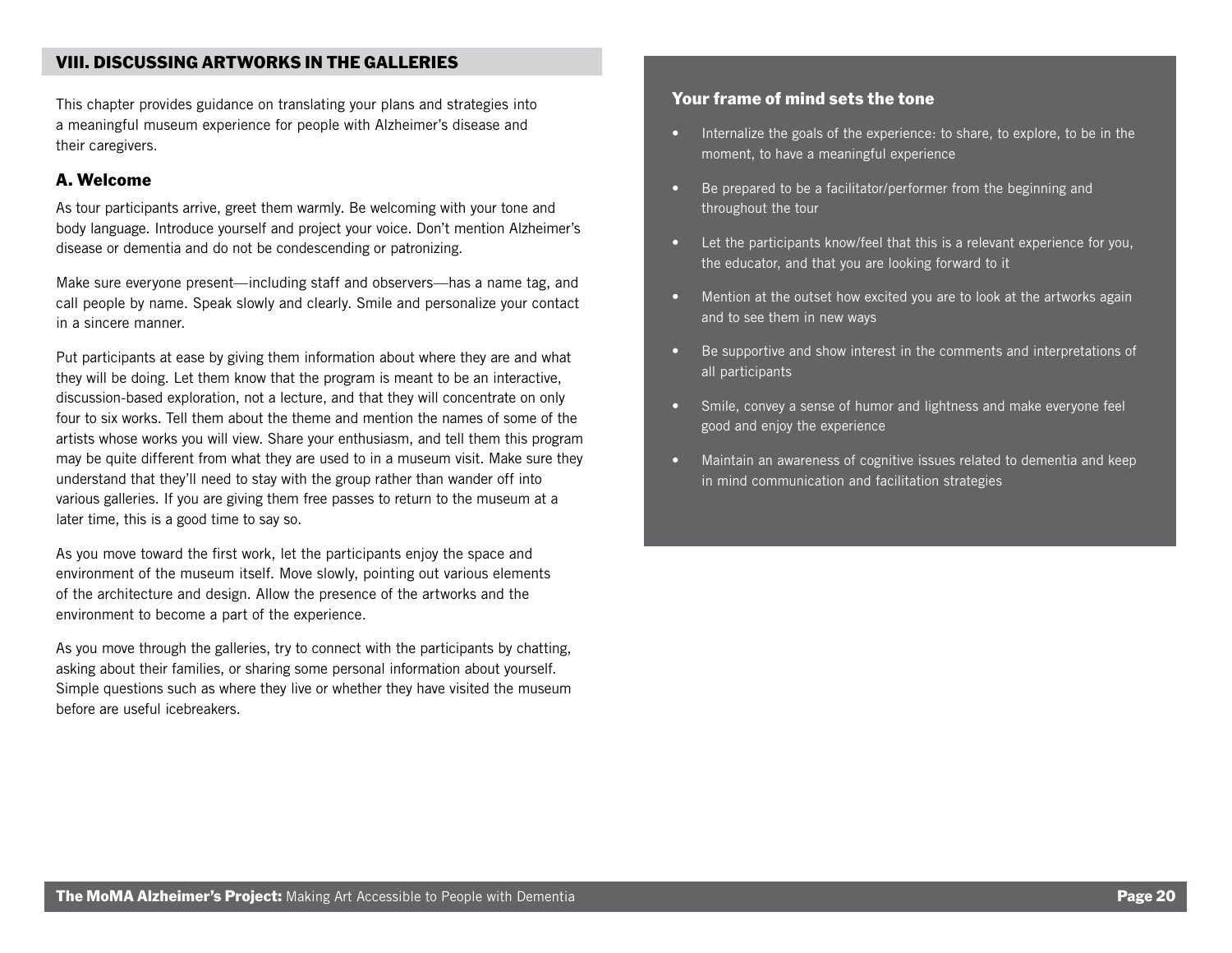### Communication strategies

- Make eye contact with participants
- Talk directly to the person with Alzheimer's disease, even if they are nonverbal
- Emphasize and define key words
- Avoid vague words and colloquial expressions
- Supplement or reinforce words and language by referring to and pointing to the artwork and by using visual clues
- Be patient with various language and word-finding difficulties
- Be aware of facial expressions, body language, posture, and gestures
- Try to interpret what is being communicated and support participants at their own level of functioning
- Always repeat answers and questions that come up so that all can hear

### B. Observation

Invite participants to take a close look at the first work before they take their seats. The seating arrangements should give each participant a good view of the work, with wheelchairs in front: a semicircle or a cluster near the artwork is ideal. Everyone should be comfortable and have plenty of time to settle in. Continue the observation for about a minute once everyone is seated.

• Tell the group that the first step is observation and that you are deliberately taking time to observe for various reasons, such as to pick up details or to ensure that comments are in response to what we are seeing rather than what we think we know.

- Provide a timeframe for observation (i.e., "Let's look at this painting for sixty seconds").
- Participants should have adequate time to look at the work; do not rush them. They should have time to take a visual inventory, to look closely, to unpack the work, and to experience the details.
- Keep everyone together—both the individuals with Alzheimer's disease and their caregivers—and treat them as a single group.

### C. Description

Next, you will begin to decipher the work. Even though many participants will immediately want to interpret what they see, it is useful to start by simply describing the work or listing what everyone sees. This mode of engagement allows a wider range of participation. Because the artwork is a stationary object, and the experience is immediate and in the present, it is ideal for individuals with Alzheimer's disease.

- Ask questions that prompt description: What do you see in this painting? What are some words you might use to describe this person or place? Is this woman inside or outside?
- Use different types of questions if you notice that your participants find verbalization or description difficult. (See p. 17, "Preparing questions and using interactive strategies.")
- If someone offers an interpretive comment, ask what in the artwork is prompting the comment to bring the group back to description.
- Summarize all the elements mentioned and complete the visual description if you feel that certain details have been missed or should be mentioned.
- Once you are satisfied with the descriptive exploration, you can invite participants to give their interpretations of the work.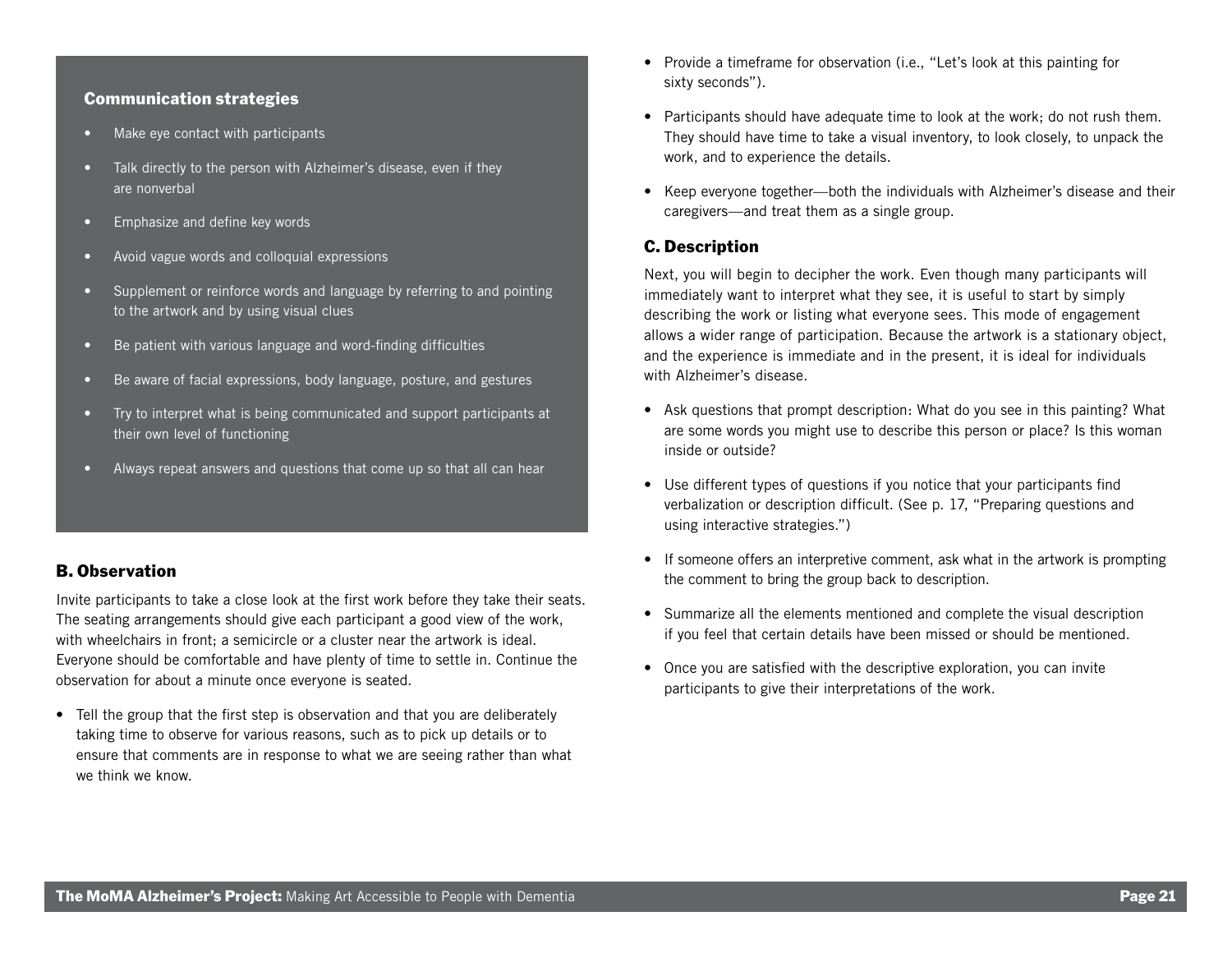### D. Interpretation

Interpretations can vary a lot. Encourage this breadth and variety, have fun with it, and keep building on it. Remember that the participants' interpretations are what will lead the discussion and the sharing of information.

- Ask different kinds of questions: What title would you give this work? Is this a place you'd like to be? Why or why not? What could this person be thinking? Is this a person you would like to know? Follow yes/no questions with questions more likely to draw out different interpretations: If yes, why? If no, why not?
- Prompt more interpretive explorations.
- Balance your questions with art historical information relevant to the responses you've received from the group.
- Discuss various aspects of the artwork: content, material, color, composition, emotional and psychological aspects.
- Allow digressions, repeat what participants say, and summarize the interpretations.
- Create bridges between ideas, prompt comparisons and establish connections, and link different points made by participants.

### Facilitation strategies

- Seek out different perspectives
- Validate frequently and with sincerity
- Never correct or chastise any member of the group
- Encourage wide-ranging discussions but realize that some tours will be less conversational than others
- Integrate everyone into the conversation and make sure to not create two planes of interaction
- Be relaxed and allow the discussions to go into unexpected directions
- Make a theme out of the responses: repeat them, come back to them, and build on them
- Summarize often, pull various threads together, and reinforce the information
- Don't let any one person monopolize the conversation and creatively bring to closure a comment that goes on too long to the detriment of the group
- Expect the unexpected and be flexible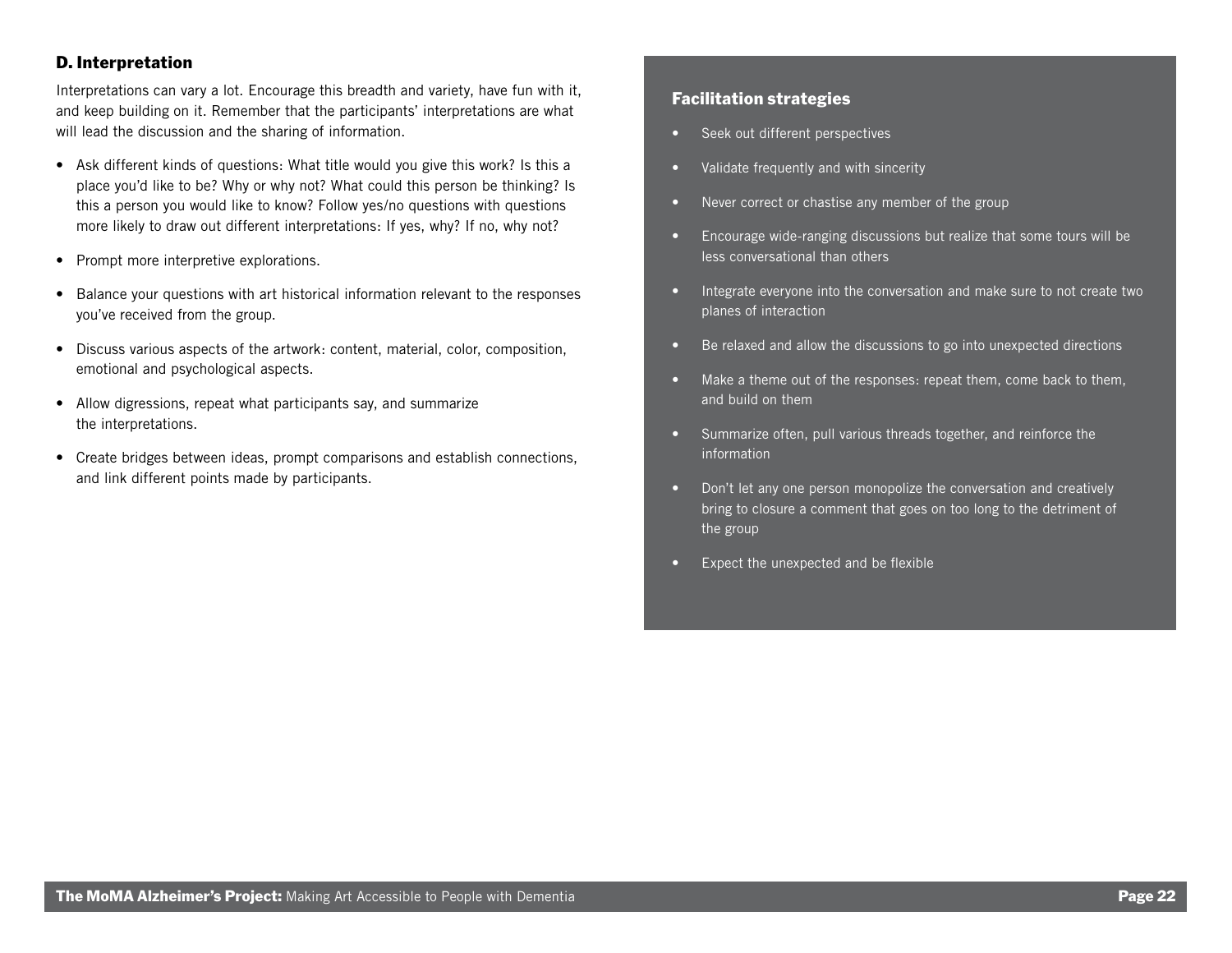### E. Connections

With the discussion now turned to collective and personal interpretation, have the participants begin to connect the works to their lives and experiences, to other works, to the world, and to each other. This will encourage the group as a whole to interact in interesting ways, and will help the participants to gain new insight into the works.

Don't hesitate to invite opinions about the work. Ask if the participants like the work or connect to it, or ask, "Do you respond to this work in any way? Do you like the work? Why or why not?" Feel free to share your opinions, making it clear that you are giving your own perspective. Your subjective judgments may provoke a wide range of lively responses from the group.

### F. Activities

Invite participants to engage in a small group discussion activity after one of the earlier works in the sequence. The caregivers and participants with dementia should discuss the work in pairs or in smaller groups, thereby getting to know each other better, learning from each other, and enjoying each other's company (see p. 19, "Planning discussion-based activities"). The amount of time dedicated to each activity may change based on the tour itself; if you see that people are very involved with a certain work, roll along with the discussion instead of cutting it short. Go with the flow and connect the conversations back to the theme and artworks whenever appropriate.

### G. Summary

Toward the end of the tour, bring together and summarize the various threads of conversation that have come up over the course of the program. Reflect on the meaning and value of the day's explorations. Thank the attendees for participating and open up the discussion to final comments.

Remember at all times that the program is meant to offer an experience that is meaningful, pleasurable, and purposeful. Social interaction is crucial. All the participants should be treated with dignity, as adults whose opinions and experiences are important and relevant.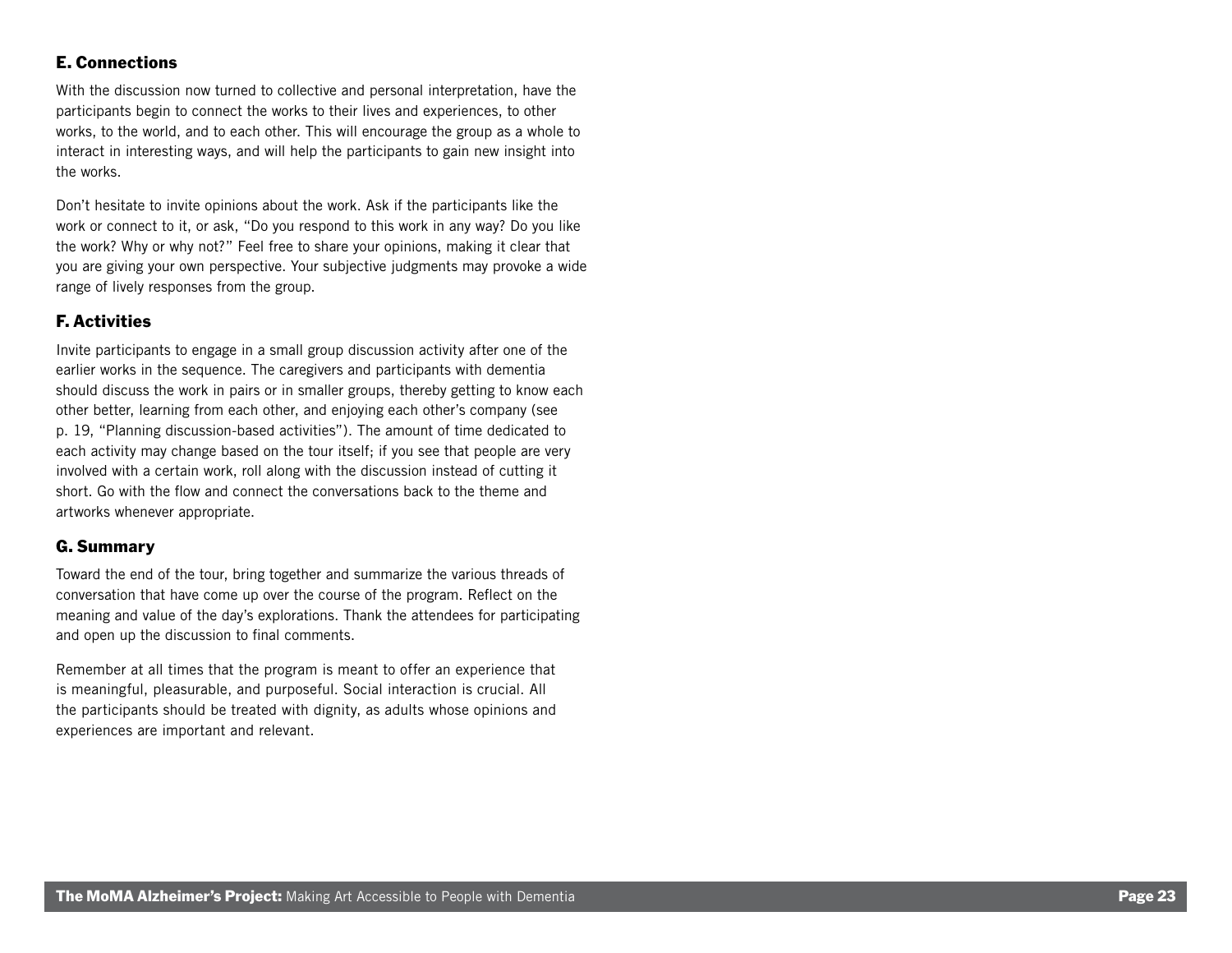### Appendix—Proposed structure for staff-training workshop

- 1. Invite all educators, volunteer docents, and other staff—anyone involved in the program at any level—to the workshop. Bring everyone up to date on the development of the program: the logistical issues, the date the gallery tours are likely to begin, the number of participants you expect, and other matters. Go over the goals of both the training and the program.
- 2. Invite a representative from an Alzheimer's Association chapter to give an overview of Alzheimer's disease and other dementias. Ask him or her to cover such topics as the definition of Alzheimer's disease, the number of people affected and what this means for the community as a whole, the primary and secondary effects of Alzheimer's disease on the cognitive capacities of those affected, and the impact of Alzheimer's disease on caregivers. This information will help educators and docents devise ways to tailor their current gallery talks to this unique audience.
- 3. Invite a number of individuals living with the disease along with their family caregivers. If possible, coordinate a panel discussion with these individuals, moderated by someone—whether from the museum or an Alzheimer's Association chapter—that they already know and trust. A moderated panel will provide many insights into the experiences of those affected by dementia, along with information about the types of experiences and programming they would value.
- 4. Demonstrate how to give a tour. This demonstration should last around forty-five minutes and can take place in the galleries. Role-play possible responses from participants and the different kinds of behavior that might come up. Make the program's different steps very clear by describing and discussing each of the components. The demonstration should give your educators a better idea of how to construct a tour, including what kinds of questions to ask and how to balance providing art historical information with facilitating an interactive discussion with this particular audience.
- 5. Give the staff an opportunity to create their own tour. Divide the educators and docents into two or three teams, depending on how many people there are, with no more than six members on each team. Assign a theme to each team with eight images from your collection that pertain to it. Ask them to select four of the eight works and then construct and prepare a tour. Their preparation should include the following components of the gallery talk:
- the selection of four works that they will discuss in relation to the theme;
- a sequence for the works;
- a route through the galleries that covers the works they want to address and takes into account the physical limitations of the participants;
- three to five prepared discussion questions per work;
- three to five art historical points per work to share with participants;
- a discussion-based activity to introduce at the second or third work.

Give the teams up to ninety minutes to prepare their tours, with your training leaders floating between groups to observe and help. Then ask a spokesperson from each team to share its program with the others.

If time and space allow, walk into the galleries to discuss the tours or one of the works, with the teams taking turns in the roles of educator and audience. This is also an opportunity to discuss what to do in different scenarios that could unfold in a real program, such as:

- there is very little verbal response from participants, no matter what strategies are used;
- one person dominates the discussion;
- a caregiver is too enthusiastic and talks constantly;
- some of the participants wander away from the group or respond in extremely emotional ways.